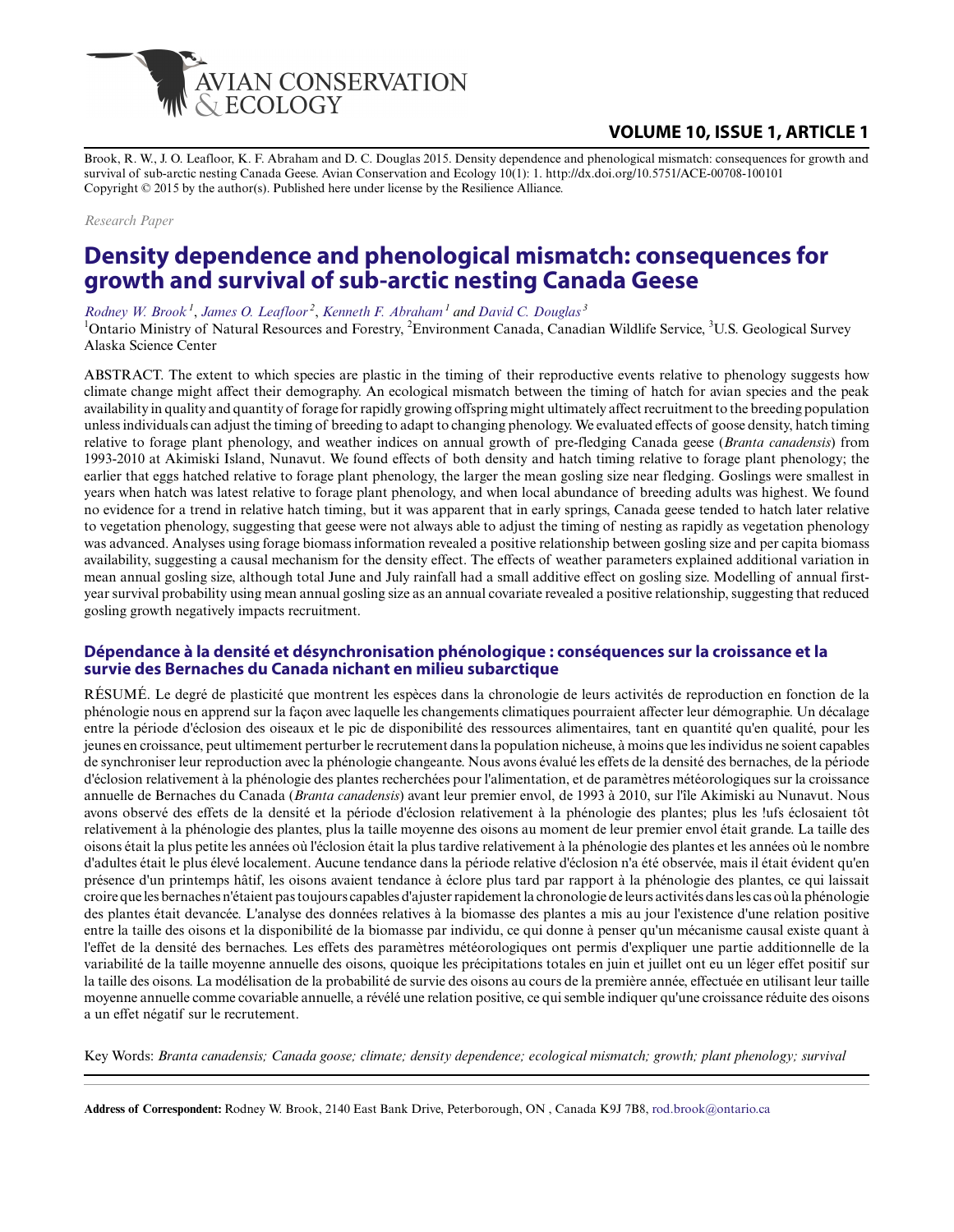For geese, any constraint affecting food availability and quality, as well as its uptake and processing, can have an impact on the rate of gosling growth. Indeed, the per capita availability of high quality forage affects gosling growth rates (Lindholm et al. 1994, Sedinger et al. 2001, Lake et al. 2008, Fondell et al. 2011), which in turn could negatively affect components of population dynamics (Schmutz 1993, Shorrocks et al. 1998, Cooch et al. 2001, Nicolai et al. 2014). Density of conspecifics and ecologically similar species can also limit forage availability through exploitation and interference competition (Loonen et al. 1997, Sedinger et al. 1998, Schmutz and Laing 2002). This can reduce food intake below optimum rates for goslings, especially during the first few weeks after hatch, when skeletal growth is fastest (Leafloor et al. 1998).

A complex relationship may exist between population density and forage availability. For example, foraging by geese can increase plant productivity through a feedback mechanism in which moderately grazed vegetation can produce higher quality forage for longer compared to plants that are not grazed (Harwood 1977, Bazely and Jefferies 1986, 1989, Hik and Jefferies 1990, Person et al. 2003). Similarly, grazing may change the phenotype of some species from a low quality to a high quality forage, thus increasing available feeding habitat (Person et al. 2003, Fondell et al. 2011). However, overgrazing is detrimental (Kuijper et al. 2009) and can result in generally lower gosling growth rates (Cooch et al. 1991*a*, *b*, Williams et al. 1993, Sedinger et al. 2001). Thus, densities of geese below a threshold may actually improve foraging conditions, but higher densities are more likely to inhibit gosling growth through exploitive competition (Bazely and Jefferies 1997).

Average hatch timing for geese generally coincides with the spring flush of growth of forage species so that newly hatched goslings can take advantage of the high nutritional content and digestibility of new plant growth (Cargill and Jefferies 1984, Sedinger and Raveling 1986). The seasonal decline in forage quality and negative consequences of hatching relatively late within a year compared with conspecifics suggest that differences in hatch dates of as little as a week can result in detectable declines in gosling growth (Cooch et al. 1991*a*, Sedinger and Flint 1991, Lindholm et al. 1994, Lepage et al. 1998). Person (2001) demonstrated experimentally that late hatched goslings could not compensate for poor forage quality by increasing intake rates and were lighter at 31 days posthatch compared to those that hatched earlier. Therefore, optimizing the time of hatch so that goslings can graze on favorable forage could convey a fitness advantage by facilitating maximum gosling size, because larger size can equate to higher survival and greater fitness (Williams et al. 1993, Sedinger et al. 1995, Hill et al. 2003, Sedinger and Chelgren 2007). Hatching before or after the period of peak forage quality and abundance can be detrimental to gosling growth and may also exacerbate the potential consequences of competition.

Much focus has recently been placed on evidence that some species are not keeping pace with the general advancement in the phenology of the forage species on which they rely (Visser and Both 2005, Donnelly et al. 2011, Dunn et al. 2011, Saino et al. 2011, Cleland et al. 2012). This is often referred to as an ecological mismatch, which occurs when a synchronous partnership becomes disjunct in time or space, resulting in a trophic decoupling (Stenseth and Mysterud 2002). Projections of climate change in Arctic and Subarctic regions suggest increased annual variability and a general advancement in spring phenology (Schwartz et al. 2006). For herbivores, the timing of reproduction and how well it matches the timing of optimum forage availability and quality can be an important determinant of offspring survival and future reproduction (Sedinger and Raveling 1986).

A disparity between the timing of hatch and timing of optimum nutritional forage availability is not likely detrimental within some bounds of normal variation. However, increasing variation or a significant directional change in a trophic synchrony may have consequences on the growth and population dynamics of Subarctic nesting geese. Canada Geese often arrive before nesting and foraging sites are free of ice and snow in Subarctic regions and may begin nesting before most plants begin to grow. Egg laying and incubation take about 32 days (e.g., 5 days of egg laying, followed by 27 days of incubation), so Canada Goose nest timing must be synchronized with peak nutrient availability well in advance, likely by responding to the same factors that determine plant growth, such as snow cover or ambient temperature (Dickey et al. 2008). Given the range of latitudes where Canada Geese nest in North America, i.e., between 30° N and 60° N latitude, (Mowbray et al. 2002), and the associated range in phenology of their forage plants, it is likely that they are flexible in altering their annual date of nest initiation. Nonetheless, any directional change that occurs between the timing of nesting and the onset of plant growth could still result in a phenological mismatch, which may affect gosling growth.

Numbers of Canada Geese on Akimiski Island, Nunavut declined from about 76,000 birds in 1985 to about 20,000 birds in 1993, a period also with a decline in direct recovery rates, i.e., the proportion of banded birds shot and reported during the hunting season following banding, of banded juvenile geese (Leafloor et al. 1996; Fig. 1). The decline in direct recovery rates was only for goslings from Akimiski Island and not adult geese from the same area, or goslings from adjacent breeding areas that shared the same migration and wintering areas (Leafloor et al. 1996). These results suggest that late summer mortality might have occurred after goslings were banded just before fledging, consistent with the effects of chronic malnutrition, and could be responsible for the low recovery rates of goslings banded on Akimiski Island (Leafloor et al. 2000, Patton 2001, Hill et al. 2003).

The population of Canada Geese nesting on Akimiski Island has varied considerably in size since 1993, and our long term study of nesting ecology and survival provided an opportunity to evaluate density-dependent effects on gosling growth and first-year survival. At the same time, we were interested in exploring the hypothesis that warmer, earlier springs could lead to a mismatch between the timing of hatch and forage plant availability, which could have negative effects on gosling growth and survival. We measured gosling size and modeled annual variation in gosling growth using environmental and population covariates as direct and indirect measures of variation in food abundance and quality. Specifically, we tested for effects of population density, hatch timing relative to forage plant phenology, and additive effects of weather or climate variables on gosling growth. We further examined the consequences of variation in mean gosling size on the probability of first-year survival. Finally, we related variation in gosling growth and survival to forage availability for Canada Geese nesting on Akimiski Island, Nunavut.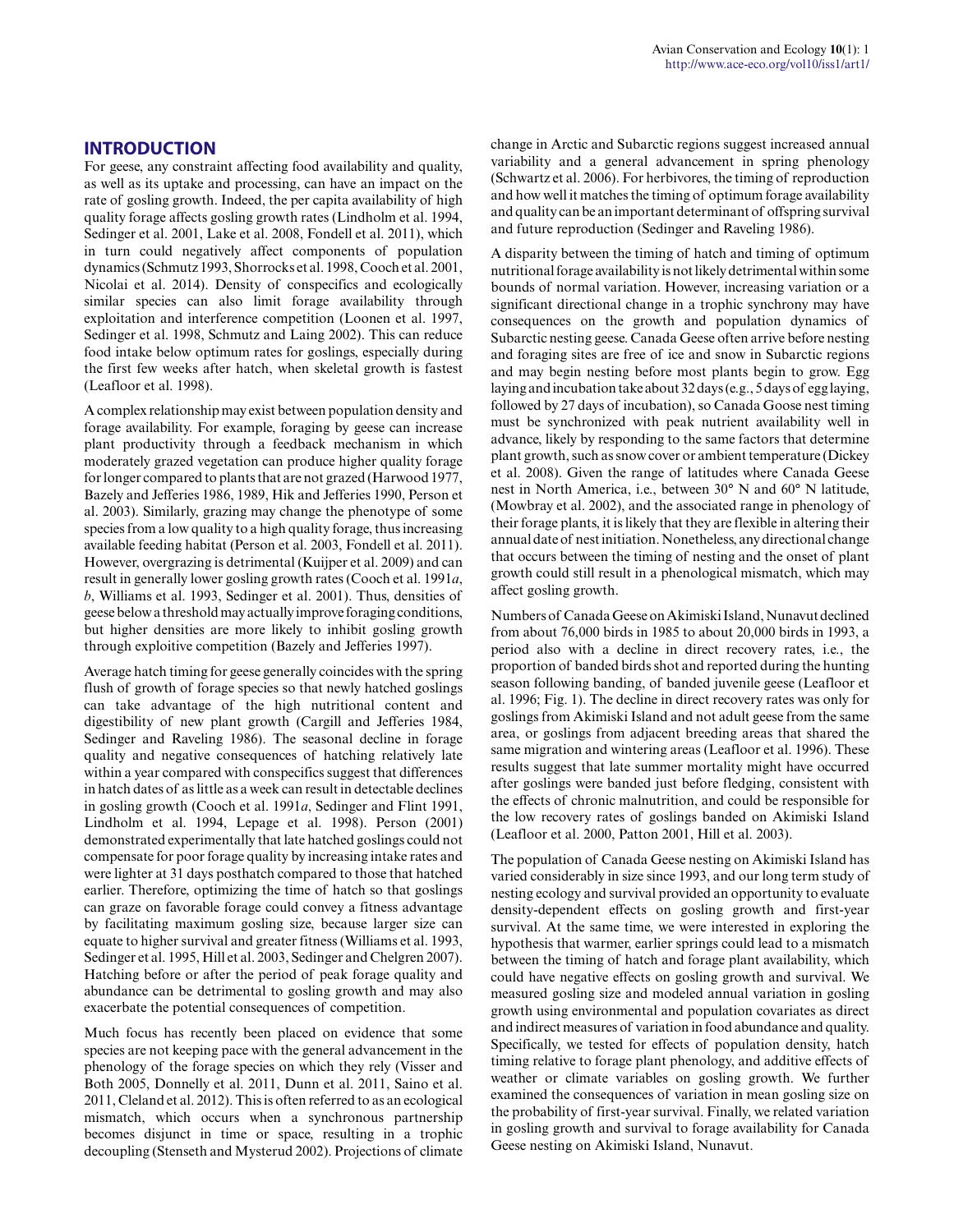**Fig. 1**. Harvest rates, i.e., banded birds shot and reported by hunters in the hunting season immediately following banding corrected for reporting rate, of Canada Geese banded as juveniles on Akimiski Island, Nunavut (closed diamonds, left Y-axis), and number of nesting (number of indicated breeding birds) and nonbreeding (geese counted in groups of > 3 birds) Canada Geese on Akimiski Island, Nunavut, from 1985-2010, based on aerial surveys (see Leafloor et al. 1996 for details; open squares, right Y-axis).



### **METHODS**

We searched for nests of Canada Geese in coastal areas of Akimiski Island, Nunavut (53° 0′ 47″ N, 81° 19′ 16″ W) once egg laying was thought to be complete (1993-2002) or during the last two weeks of incubation (2003-2010), marking each nest with a metal stake and flagging tape placed about 15 m north of each nest (Leafloor et al. 2000). Eggs were marked with the nest number and a number indicating probable laying sequence based on amount of staining (Raveling and Lumsden 1977). Date found, clutch size, incubation stage using flotation method (Walter and Rusch 1997), and location were recorded. We attempted to revisit each nest daily during the predicted hatching period until eggs hatched or nest fate was determined. Any new nests found during the hatch period were also marked and monitored. Goslings from pipped eggs and those that had hatched were tagged with individually numbered size 1 Monel web tags. We returned daily to each nest to determine fate of all tagged goslings and any unhatched eggs (Leafloor et al. 2000).

### **Gosling body size**

Groups of flightless geese were captured 5-8 weeks after peak hatch, when goslings were 29-61 days old, in coastal habitats using a helicopter drive technique (Leafloor and Rusch 1997). We attempted to catch whole flocks of adult geese with their goslings whenever possible and tried to avoid flocks that were too large to be safely maintained in the nets or that appeared to have few or no goslings. All goslings captured were fitted with standard aluminum leg bands and web-tagged goslings were weighed with a spring scale to the nearest  $\pm 1$  g, and skull length, culmen1, and tarsus length  $(\pm 0.1 \text{ mm})$  were measured following Dzubin and Cooch (1992).

To correct for body size differences among gosling ages and sexes, we used growth curve equations calculated from a previous study of goslings that were raised in captivity on high quality diets, from Akimiski Island (Leafloor et al. 1998). We assumed that captive goslings grew at the maximum rate possible, and that growth was not limited by conditions of captivity, because goslings were fed high protein diets ad libitum, and grew to be larger than adult birds found on Akimiski Island (Leafloor et al. 1998). We subtracted predicted skull or culmen measurements of captive goslings from those of wild goslings of the same age and sex to obtain pseudo residuals, which represented a relative measure of size that was independent of gosling age and sex (sensu Sedinger and Flint 1991). We used a principal components analysis (SAS Institute 2003; PROC PRINCOMP) to reduce skull and culmen pseudo residuals to a single value using the first principal component scores (explaining 88% of the total variance) and added a constant (28) to make all values positive. Thus, goslings with the smallest pseudo residual (hereafter gosling size) values were those with the slowest growth relative to the captive bird reference curves. We found that this method accounts for the nonlinear growth and the relatively wide range of ages at which we measured goslings. We tested for annual differences in gosling size using gosling pseudo residuals with a random effect of brood ID (SAS Institute 2003; PROC GLIMMIX).

### **Factors affecting gosling size**

We compared relative performance among the candidate sets using Akaike's Information Criterion corrected for small sample sizes (AIC<sub>c</sub>) and AIC<sub>c</sub> model weights (*w*<sub>i</sub>; Burnham and Anderson 2002). First, we compared a set of generalized linear mixed models (SAS Institute 2003; PROC GLIMMIX), which tested for effects of density, hatch timing relative to forage plant phenology, and weather on gosling size. We controlled for nonindependence in size among gosling siblings by including brood ID as a random variable. A population estimate (POPEST: number of Canada Goose pairs estimated from an annual aerial spring survey of Akimiski Island; Leafloor et al. 1996) and the annual number of successful Canada Goose nests in a standardized geographic area (SUCCNEST) were used as annual population density indices. We included candidate models, which also included a weather variable, to determine the additive effect, if any, on gosling size. Finally, we did a post hoc analysis using variables from the best model from the previous step on a smaller dataset (fewer years) to determine the effect of more direct measures of the relative abundance of forage on gosling size.

In the first step, we used Normalized Difference Vegetation Index (NDVI) to provide a means for assessing forage quality (Ryan et al. 2012) by using remotely sensed visible and near-infrared light reflected by vegetation (Tucker 1979). To quantify vegetation phenology, we used an 18-year NDVI time series to annually estimate the day of year when 50% of the annual maximum NDVI was attained, i.e.,  $NDVI_{50}$  within the Akimiski Island reference area.  $NDVI_{50}$  is related to the date of peak nitrogen concentration in plants and can provide a reliable measure of annual variation in the timing of the availability of high quality forage for geese (Doiron et al. 2013). We assumed the index for all vegetation was a suitable index for goose forage species. We investigated the relationship between mean hatch timing and forage plant phenology derived from  $NDVI_{50}$  using linear regression. We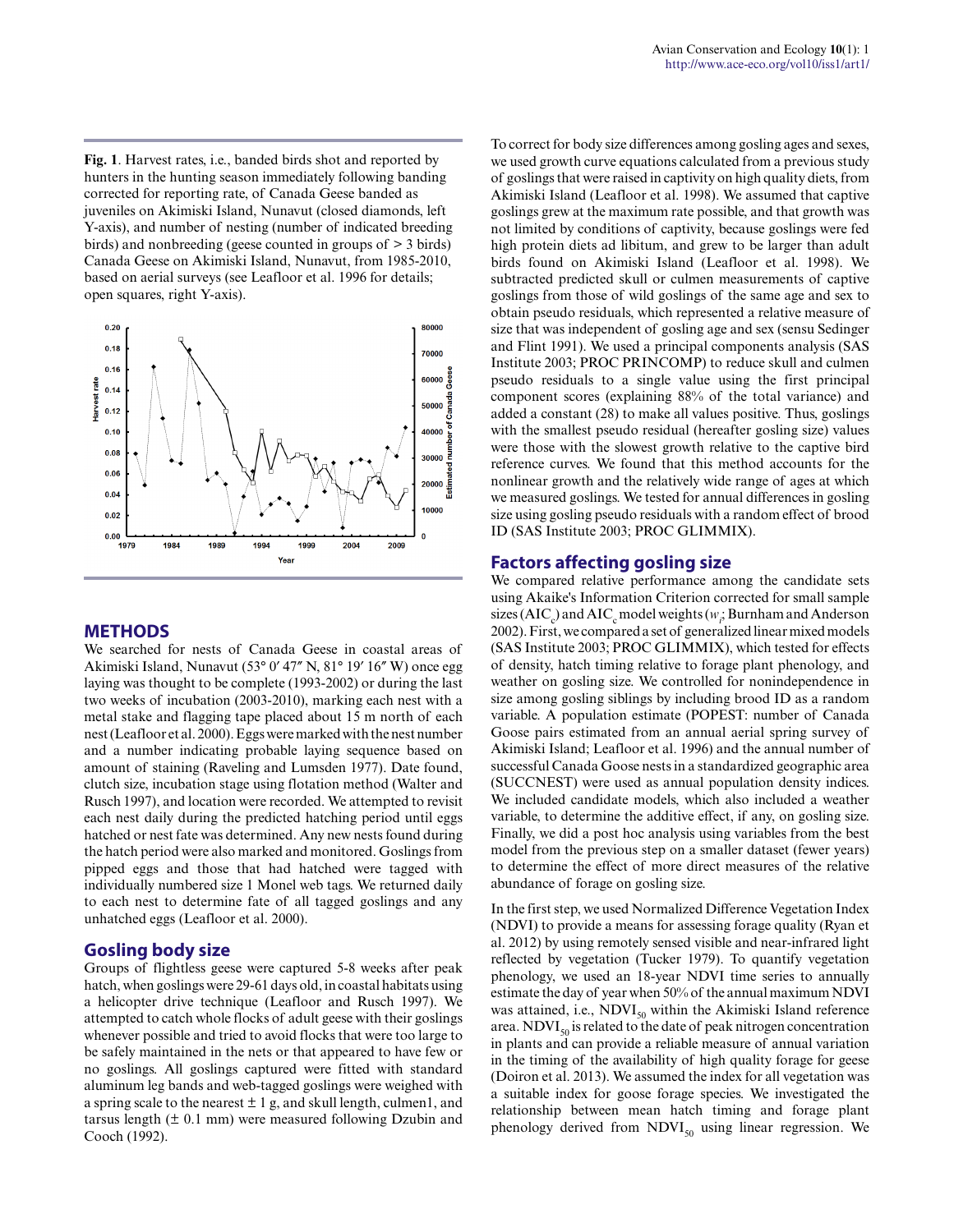indexed timing of hatch relative to vegetation phenology by subtracting the date of  $NDVI_{50}$  from mean annual hatch date each year; larger values of TIMING represented years when hatching occurred relatively late compared to vegetation phenology. We also assessed a quadratic relationship between gosling size and TIMING, predicting that there would be a negative effect on gosling size for goslings that hatched either early or late relative to the index of forage plant phenology.

## **Normalized Difference Vegetation Index (NDVI)**

An 18-year time series (1993-2010) of  $NDVI_{50}$  was constructed from 2 data sources, each comprised of daily global NDVI mosaics on a 0.05-degree pixel-resolution grid: (1) the Long Term Data Record Version 3 collected by the Advanced Very High Resolution Radiometer (AVHRR), 1982-1999 ([http://ltdr.](http://ltdr.nascom.nasa.gov) [nascom.nasa.gov](http://ltdr.nascom.nasa.gov)); and (2) the Earth Science Data Record of preprocessed NDVI collected by the Moderate Resolution Imaging Spectroradiometer (MODIS), 2000-2010 ([http://vip.](http://vip.arizona.edu) [arizona.edu](http://vip.arizona.edu)). The AVHRR NDVI values were scaled to attain continuity with MODIS NDVI (Miura et al. 2006) using satellitespecific, top-down equations documented at the vip.arizona.edu website. Maximum-value NDVI composites (Holben 1986) were produced for ∼10-day periods (3 per month; days 01-10, 11-20, and 21+). MODIS pixels were excluded from compositing if their solar zenith angle was  $> 75^{\circ}$  or their satellite view angle was  $>$ 42°. Date of the maximum NDVI for each pixel in each composite period was retained. AVHRR composite periods with entirely missing data ( $n = 10$ ) were filled by averaging the preceding and subsequent years and similarly for MODIS ( $n = 14$ ). Only 4 of the 24 missing composite periods occurred during the months of March through August.

Data were extracted from the NDVI composites for 32 terrestrial pixels, which extended across northeastern Akimiski Island. For each pixel, periods of implausible drops in NDVI usually caused by persistent cloud cover were smoothed by linearly interpolating between the NDVI and pixel-dates of adjacent periods. NDVI values < 0.10 were assigned 0.10 to disregard inconsequential noise. Occasional greenness anomalies before the growing season were ignored by setting  $NDVI = 0.10$  until at least 10 cumulative thaw-degree days had been attained (beginning 1 January and using a -2°C threshold). Thaw degrees were tabulated using average daily 2 m air temperature data from the NCEP/NCAR Reanalysis (Kalnay et al. 1996). Each annual NDVI phenology curve was manually inspected and the thaw-degree-day threshold was adjusted if the temperature constraint showed any indication of misrepresenting onset of the growing season (once in 2010). At each pixel, daily NDVI estimates were linearly interpolated between the dates of each composite period, after which a time series of daily median NDVI within the study area  $(n = 32 \text{ pixels})$ was calculated for each year, to construct annual NDVI phenology curves. For each year, amplitude of the median NDVI phenology curve was calculated as the difference in NDVI between a 29-year average winter baseline (January) NDVI and the annual daily maximum NDVI. The date (day of year) when 50% of the annual NDVI amplitude was attained was extracted as a metric relating to the timing of vegetation growth for the respective year.

We tested for additive effects of weather on gosling size. We hypothesized that weather might affect gosling growth by affecting forage quality and abundance. To test for the effects of precipitation on gosling body size, we first assessed variables describing total precipitation for different periods, i.e., for the month of June, for the first two weeks following hatch, and for the period from mean hatch date to the mean date of capture. There was significant and nearly equal correlation among these variables so, to simplify analysis, we selected a single variable that was most highly correlated with gosling size, i.e., total June and July rainfall. This variable also made intuitive sense because there was likely some carry over effects of precipitation on forage plant species prior to hatch. We predicted that a positive relationship exists between total precipitation and forage quality and abundance, which would thus positively affect gosling growth rates. We also recognized a potential negative effect of precipitation caused by thermal stress on goslings before they are fully feathered and endothermic (Schmutz et al. 2001). Rain data were either directly measured on Akimiski Island (2004-2010) using a tipping bucket rain gauge or by calculating a mean of daily precipitation data from Environment Canada meteorological stations (Fort Albany, East Main, Kuujjuarapik, La Grand, Moosonee, Peawanuck) for the period 1993-2003. The daily mean average was weighted by the inverse of the distance of each station to Akimiski Island.

Finally, we conducted a post hoc assessment of the effect of direct measures of forage biomass on gosling size. We did not have complete annual information on the biomass of forage species for all years when gosling growth was measured, so we conducted this post hoc analysis using the most parsimonious model from the step above to predict gosling size, then developed a set of candidate models aimed at testing for effects of biomass or biomass per capita on gosling size (Appendix 1). Biomass per capita was calculated by dividing the estimated biomass index by POPEST (above). We designed the post hoc candidate models to determine if the more direct measure of forage availability, or biomass per capita, better explained gosling size than did density. Above-ground biomass was measured at the end of July (1998-2010), which was the same period that we measured goslings at banding. The biomass index was calculated from an annual average of the above-ground biomass (g/m²) measured from grazed vegetation swards (100 cm²), i.e., not from an exclosure, sampled at five locations, which were within broodrearing areas on Akimiski Island. At each location, two common Canada Goose forage types were sampled in homogeneous patches: *Puccinellia phryganodes* and *Festuca rubra* and samples from each were dried to a constant weight (Hik and Jefferies 1990). For all tests where a *P* value is presented, we considered significance at  $\alpha \leq 0.05$ . We did not consider variables or those models including them that were uninformative (Arnold 2010).

### **First-year survival**

We estimated annual survival of two age groups (juvenile and adult, sexes combined) using the Brownie dead recoveries model (Brownie et al. 1985) and using program MARK (White et al. 2001). To determine fit of the global model, i.e., annually varying estimates for both age classes and the interactions for both survival probability and recovery probability, we estimated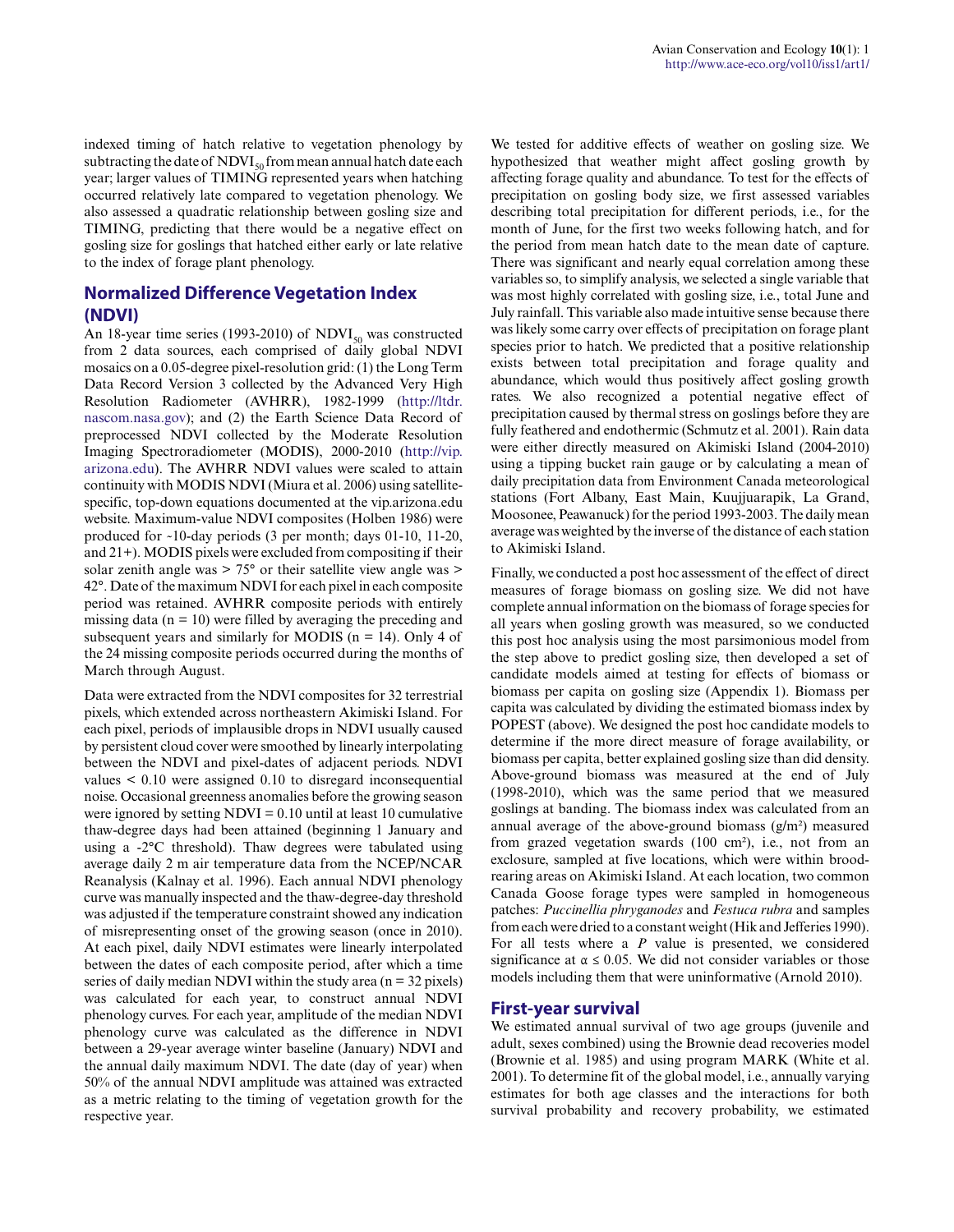| Year | Goslings tagged | Goslings measured at banding |    | Individual broods represented Average age in days at banding<br>(SD) |
|------|-----------------|------------------------------|----|----------------------------------------------------------------------|
| 1993 | 875             | 93                           | 41 | 45(3)                                                                |
| 1994 | 1272            | 164                          | 78 | 45(3)                                                                |
| 1995 | 1676            | 176                          | 77 | 48(4)                                                                |
| 1996 | 318             | 69                           | 31 | 39(4)                                                                |
| 1997 | 1470            | 148                          | 78 | 44(4)                                                                |
| 1998 | 981             | 68                           | 32 | 47(4)                                                                |
| 1999 | 1385            | 210                          | 85 | 49(4)                                                                |
| 2000 | 1402            | 150                          | 76 | 53(4)                                                                |
| 2001 | 932             | 100                          | 54 | 51(3)                                                                |
| 2002 | 324             | 47                           | 22 | 51(4)                                                                |
| 2003 | 715             | 51                           | 21 | 47(3)                                                                |
| 2004 | 307             | 22                           | 11 | 38(3)                                                                |
| 2005 | 1363            | 102                          | 48 | 50(2)                                                                |
| 2006 | 1345            | 43                           | 18 | 50(3)                                                                |
| 2007 | 1648            | 52                           | 34 | 46(2)                                                                |
| 2008 | 1248            | 50                           | 25 | 50(4)                                                                |
| 2009 | 545             | 31                           | 16 | 41(3)                                                                |
| 2010 | 513             | 35                           | 21 | 51(3)                                                                |

**Table 1**. Number of Canada Goose goslings that were web tagged at hatch, the number captured at banding in the same year, and the number of individual broods represented by recaptured goslings and average age at capture on Akimiski Island, Nunavut, 1993-2010.

median ĉ using program MARK (White et al. 2001). We estimated survival for all goslings, those captured with web tags and those without web tags, marked at banding to bolster annual sample sizes and increase precision of survival estimates. We also modeled a trend in juvenile first-year survival and, separately, modeled the relationship between juvenile first-year survival and the annual mean size index (above). Where covariates of interest for juvenile first-year survival, i.e., size and trend, were not included in the most parsimonious model, we tested the null hypothesis that the covariates had no effect on survival (ANODEV; Grosbois et al. 2008). Where we rejected the null hypothesis, we reported the estimates for the relationships with those covariates. Survival  $(S_t)$ is the probability that a goose alive at year t was alive at year t + 1 whereas recovery (f) is the probability that a goose was killed, retrieved by the hunter, and reported. Harvest rate was calculated by correcting recovery rates by dividing by band reporting rates. We used reporting rates of 0.260 for 1980-1986, 0.320 for 1987 and 1988, 0.380 from 1989-1993, 0.514 for 1994, 0.498 for 1995, 0.491 for 1996, 0.62 for 1997, 0.805 for 1998-2001, 0.719 for 2002, and 0.800 for 2003-2010 (see Alisauskas et al. 2009 for details). Information on hunter-killed, banded birds was provided by the Bird Banding Office of the Canadian Wildlife Service.

### **RESULTS**

From 1993-2010, we web tagged 18,319 Canada Goose goslings at hatch and recaptured 1611 of them at an average age of 47 days posthatch  $(SD = 5$  days, Table 1). We found significant annual variation in mean gosling size, after adjusting for age and sex of goslings and controlling for the random effect of individuals from the same brood ( $F_{17,843} = 37.63$ , P < 0.001). We found a positive (but not a 1:1) relationship between mean annual hatch date and  $NDVI<sub>50</sub>$ , suggesting that Canada Geese tended to nest earlier in years of advanced plant phenology ( $β = 0.33$ ,  $SE = 0.12$ ,  $P = 0.004$ ,  $r^2 = 0.32$ ; Fig. 2). Hatching dates of individual nests varied from as early as 23 May to as late as 3 July, a range of 42 days; annual mean hatch date ranged from 29 May in 2010 to 21 June in 1996, a range of 24 days, and averaged 8 June over all years.  $NDVI_{50}$ was reached as early as 10 May in 2001 and as late as 15 June in 1996, a range of 36 days. The difference between mean hatch date and NDVI<sub>50</sub> did not change linearly over years ( $\beta$  = 0.08, SE = 0.39,  $P = 0.850$ ,  $r^2 < 0.01$ ), i.e., there was no indication of a trend in plant phenology that could have potentially caused an increasing mismatch between hatch timing and plant forage availability during our study period. However, the relationship between  $NDVI_{50}$  and hatch timing suggests that earlier years had a larger discrepancy between mean hatch date and phenology (Appendix 2).

**Fig. 2**. Relationship between mean annual hatch day and an index of forage plant phenology. The dashed line represents a 1:1 relationship between hatch timing and forage plant phenology. Bars are 95% confidence limits.



The best performing regression model describing gosling size retained the variables density, relative timing of hatch, and rainfall (Appendix 1, Table 2). Gosling size was negatively related to relative timing of hatch (Fig. 3) and to density; goslings were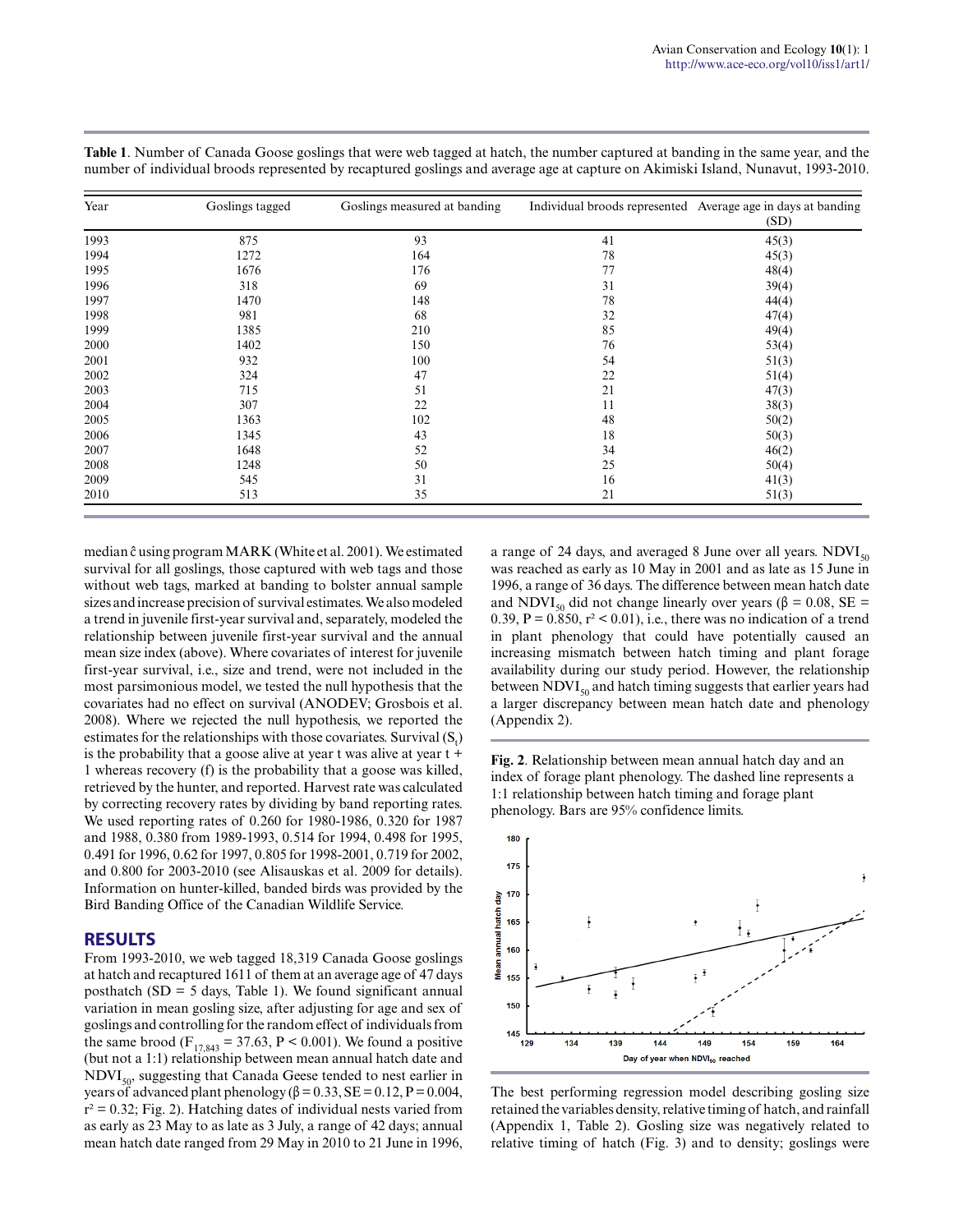**Table 2**. Parameter estimates of supported models from sets of candidate models (see Appendix 1) used to assess gosling size at banding of Canada Geese hatched on Akimiski Island, NU, 1993-2010. Sets only include models with a cumulative model weight of 0.80. Variable POPEST is the number of Canada Goose pairs estimated from an annual aerial survey, and variable TIMING is the timing of hatch relative to vegetation phenology.

| $AIC_{c}/w_{i}$                   | Variable           | $\beta$ estimate | Standard error     |
|-----------------------------------|--------------------|------------------|--------------------|
| Density and relative hatch timing |                    |                  |                    |
| 0.00/0.98                         | Intercept          | 34.31            | 0.635              |
|                                   | <b>POPEST</b>      | $-0.001$         | $1 \times 10^{-4}$ |
|                                   | <b>TIMING</b>      | $-0.248$         | 0.015              |
|                                   | June and July rain | 0.021            | 0.003              |
| Post hoc analysis                 |                    |                  |                    |
| 0.00 / 0.99                       | Intercept          | 26.29            | 0.555              |
|                                   | <b>TIMING</b>      | $-0.299$         | 0.019              |
|                                   | Biomass per capita | 3.232            | 0.260              |

smallest in years when goose abundance on the island was largest (Fig. 4). There was also a positive relationship with total June and July rainfall. In most years, hatch tended to occur after  $NDVI<sub>50</sub>$ was reached, but in late springs, hatch tended to coincide more closely with or before  $NDVI_{50}$  was reached. Four of the five best years for gosling size (1993, 2004, 2005, 2009, and 2010) occurred when hatch was early relative to vegetation phenology, and/or when the number of nesting pairs was lowest. By contrast, the five years when goslings were smallest (1994, 1998, 1999, 2001, and 2003) occurred when hatch occurred latest relative to  $NDVI_{50}$ , and there was an above average abundance of nesting pairs observed on Akimiski Island.

**Fig. 3**. The relationship between gosling size at banding and hatch timing relative to forage plant phenology (after controlling for population density and total June and July rainfall) on Akimiski Island, Nunavut, from 1993-2010. Analyses were done on individual gosling size but the relationship depicted here is by mean annual size and 95% confidence limits (bars) for clarity.



We developed a post hoc candidate model set for analysis using models to predict gosling size, which included the variables density, relative hatch timing, and June and July total rainfall as the null model. We assessed data for the subset of years in which we had biomass data available ( $n = 13$  years). A model, which included the variables relative timing of hatch, rainfall, and biomass per capita, included an uninformative relationship for the rainfall variable (Appendix 1). We dropped the rainfall variable and ran a reduced model, which was the most parsimonious, and included only the variables relative timing of hatch and biomass per capita (Table 2). The relationship between gosling size and relative timing was similar to the analysis above though the relationship with biomass per capita was positive (Fig. 5).

**Fig. 4**. The relationship between the annual individual gosling size (depicted as the annual means for clarity) at banding and an index of population density for Canada Geese on Akimiski Island, Nunavut (after controlling for the effect of hatch timing relative to forage plant phenology and total June and July rainfall). Gosling size was measured from 1993-2010, and population abundance is an index derived from annual aerial surveys for the same period. Bars are 95% confidence limits.



For survival analyses, we used banding data from 26,998 goslings and 18,890 adults, of which 1075 goslings were recovered dead (i. e., reported shot by hunters) in their first year, and 1655 in subsequent years; 3319 birds marked as adults were recovered dead between 1993-2012. The most parsimonious model included the variable year, and the year and age interaction, on both survival and dead recovery rates of both juveniles and adults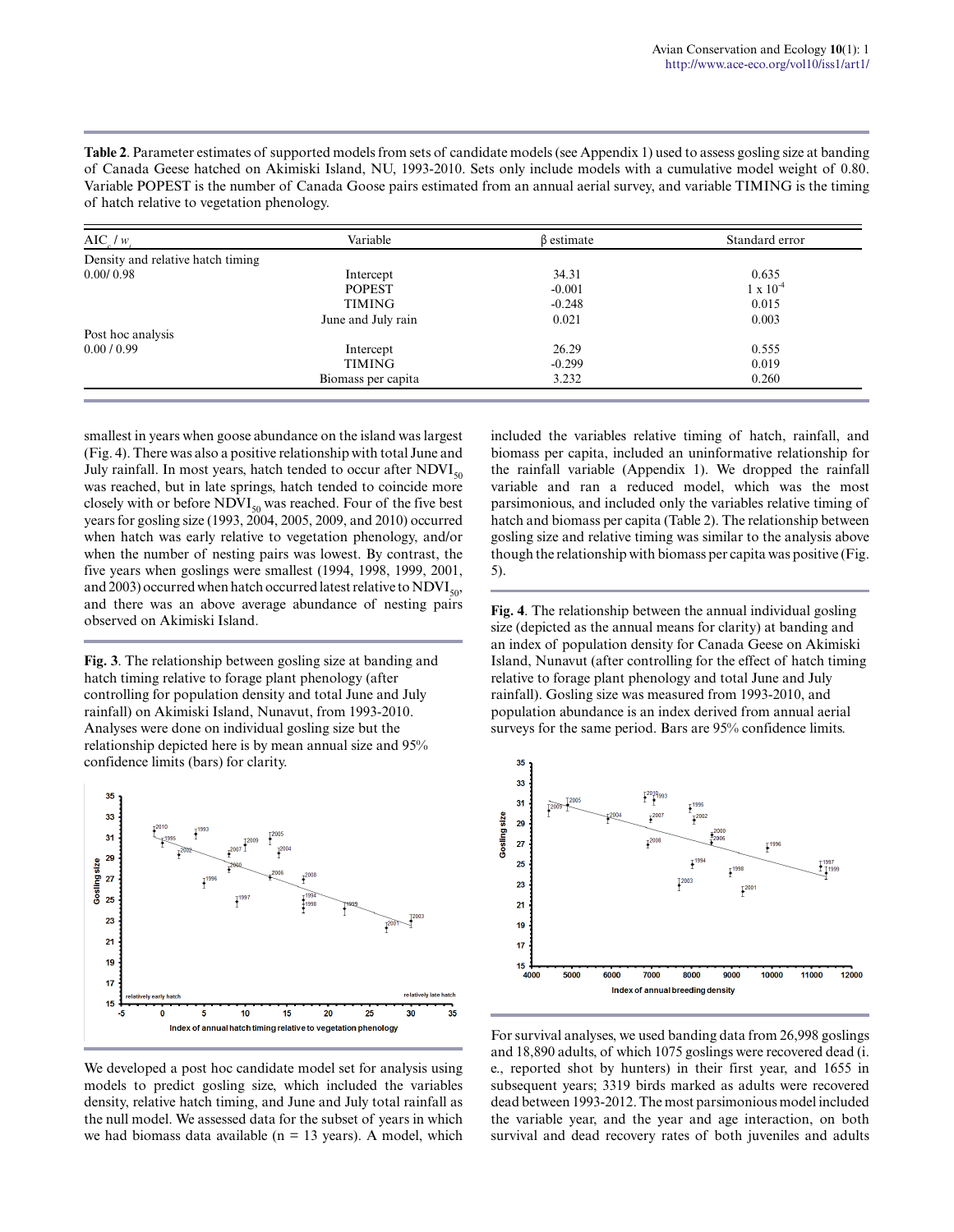(Appendix 3). This most parsimonious model, also the global model, had adequate fit ( $\hat{c} = 1.01$ , SE = 0.01). We also modelled mean annual gosling size as an annual covariate of juvenile firstyear survival (β = 0.18, SE = 0.01). Though the model was not competitive with the fully time-dependent model, we found that the covariate did explain significant variation ( $F_{1,10} = 9.07$ , P = 0.02) in juvenile survival (Fig. 6). Similarly, the juvenile survival trend model ( $\beta$  = 0.11, SE = 0.01) though not competitive, was also found to explain significant variation ( $F_{1,10} = 8.29$ ,  $P = 0.020$ ; Fig. 7) in juvenile first-year survival.

**Fig. 5**. The relationship between individual gosling size at banding and an annual index of per capita forage abundance (after controlling for the effects of hatch timing relative to plant phenology) on Akimiski Island, Nunavut. Goslings were measured from 1998-2010, and forage was sampled annually at five separate locations in two forage types during the same period that goslings were measured. Bars are 95% confidence limits.



**Fig. 6**. The relationship between annual gosling size and annual first-year survival of Canada Geese banded on Akimiski Island, Nunavut. The gosling size covariate was found to explain significant variation in juvenile first-year survival (see text). Bars are 95% confidence limits.



**Fig. 7**. Trend estimated from survival analyses for first-year survival of juvenile Canada Geese banded on Akimiski Island, Nunavut, 1993-2010. The trend variable was found to explain significant variation in juvenile first-year survival (see text). Bars are 95% confidence limits.



#### **DISCUSSION**

Growth of goslings on Akimiski Island was variable from year to year, and variation in growth was influenced by weather conditions, plant phenology, and goose density, all of which can affect per capita forage availability. Sedinger and Raveling (1986) suggested that timing of nesting by Arctic geese evolved to synchronize grazing by goslings and postbreeding adults with peak availability of high-quality forage plants. Forage plant quality peaks early in the growing season, when nitrogen concentrations are highest and cell wall contents are lowest, i.e., more digestible, and then declines as the season progresses (Sedinger and Raveling 1986, Manseau and Gauthier 1993). Some studies have shown that peak nitrogen concentration can precede hatch by 2-3 weeks for both Arctic (Lepage et al. 1998) and Subarctic nesting geese (Cadieux et al. 2005). Although Canada Geese on Akimiski Island appeared to track plant phenology, i. e., there was a positive correlation between date of hatch and  $NDVI_{50}$ , they often did not initiate nests early enough to fully keep pace with advanced plant phenology in early springs (i.e., not a perfect or 1:1 correlation) suggesting a potential mismatch (Clausen and Clausen 2013). Similarly, plant phenology advanced more quickly than did nest initiation timing by Greater Snow Geese (*Chen caerulescens atlantica*) during early springs in the High Arctic (Dickey et al. 2008). As a result, hatch dates of Subarctic and Arctic nesting geese often may be later than is optimal compared to peak availability of high quality food, a finding that is not uncommon in birds (Drent 2006). Our results suggest that hatching late relative to  $NDVI_{50}$  has a negative effect on gosling growth, and this effect occurred most often when spring was earlier than average relative to calendar date.

Raveling (1978) suggested that follicular development in Subarctic nesting Canada Geese began at about the same time that they left their final spring staging areas for the short flight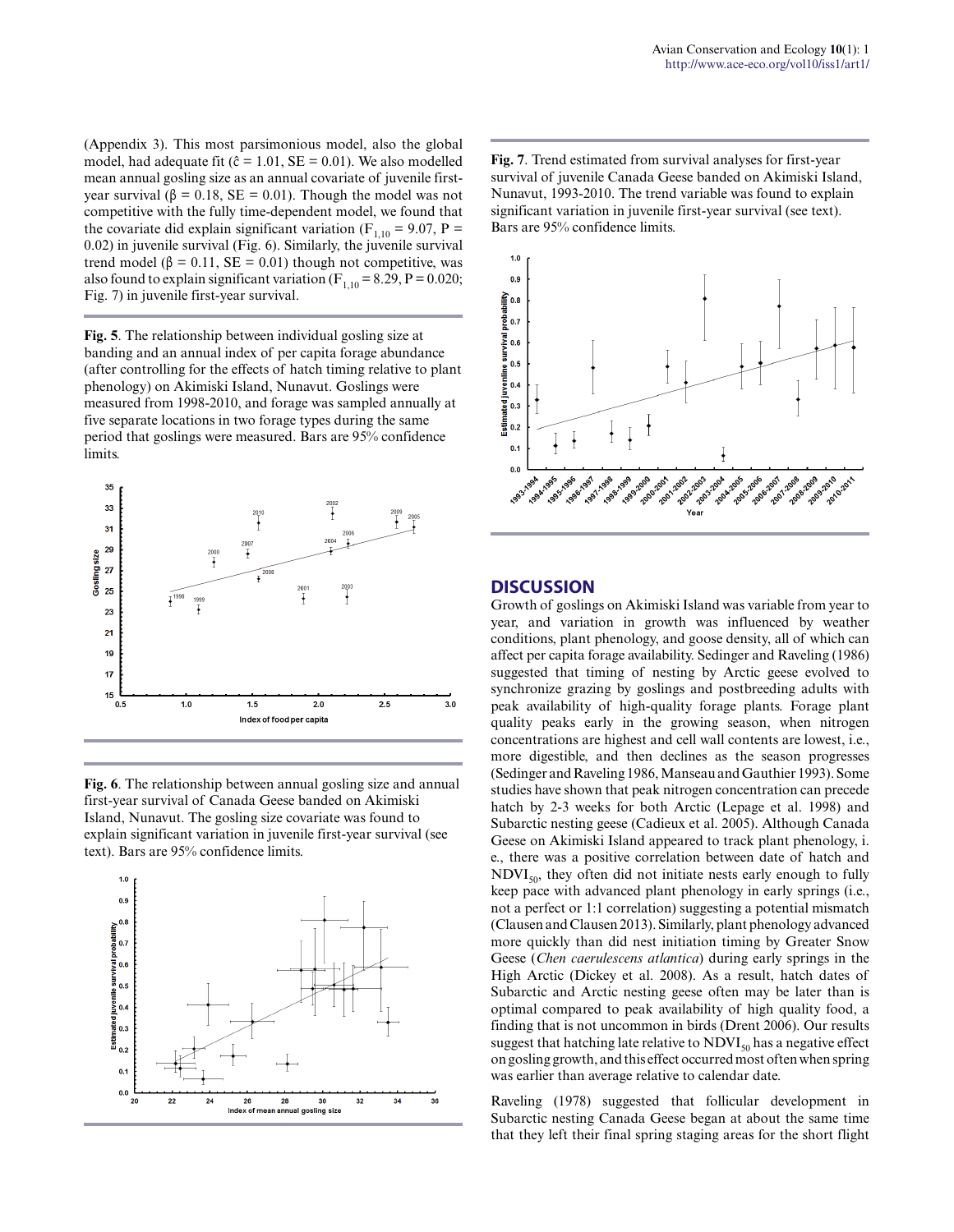(1-2 days) before arrival on nesting areas, because there was often a delay of 9-12 days after arrival before egg laying began, even when nesting areas were suitable for nesting upon arrival (Raveling and Lumsden 1977). Raveling (1978) also suggested that ovulation could be inhibited when appropriate proximate factors were lacking, and several studies of geese have noted that delayed nesting was associated with delayed migration, extensive snow cover or lack of available nest sites, and lower than average temperatures (Barry 1962, Raveling and Lumsden 1977, Reed et al. 2004, Dickey et al. 2008). In 2010, the earliest year of nesting in our study, mean hatch date was 29 May and roughly coincided with  $NDVI_{50}$  that year, suggesting that Canada Geese are physiologically capable of responding to earlier springs depending on conditions to the south.

Compared to the nearby mainland at the same latitude, Akimiski Island is anomalously cold because of prolonged exposure to the sea ice of James Bay (Martini and Glooschenko 1984). Leafloor et al. (1998) collected eggs from nests on Akimiski Island and from mainland nesting areas near Kinoje Lake, about 200 km to the south, and artificially incubated the eggs until hatching. Canada Geese from both areas share common migration and wintering areas, and despite their proximity, 32 of 35 eggs from mainland nests hatched before any eggs from Akimiski Island hatched. On average, eggs from mainland nests hatched six days earlier than those from the island (Leafloor et al. 1998) suggesting that cues for initiation of nesting are localized and specific to the nesting area.

Dickey et al. (2008) suggested that reduced growth of Greater Snow Goose goslings in warm early springs could have been a result of a mistiming of hatch relative to the peak in food quality or because of density-dependent effects, but it was not possible to disentangle these effects (but see Doiron 2014). Early spring relative to calendar date can lead to an advance in plant phenology (Schwartz et al. 2006, Doiron et al. 2013) and also can increase nesting propensity and success in geese (Reed et al. 2004), whereas late springs have the opposite effect on nesting propensity and success (Barry 1962). Thus, the effects of climate are often correlated with changes in brood density as well as with the quality and availability of forage plants and timing of plant phenology. As a result, we found reduced gosling growth rates in some years of early spring phenology because numbers of nesting pairs, and broods, increased, and hatch tended to occur late relative to plant phenology. By contrast, gosling growth rates were highest in years with low nesting Canada Goose abundance, which occurred more in late springs. In these years, hatch dates also tended to coincide more closely with  $NDVI_{50}$ . However, the relationship between per capita forage availability and gosling size, and that between gosling size and first-year survival of prefledging goslings between 1998 and 2010, led us to infer that density-dependent effects must have been more intense in the years preceding our study (Fig. 1), when the population of Canada Geese was much higher than during our study period (see Fig. 5).

Coastal marshes on the north shore of Akimiski Island constitute the most important brood rearing habitat for geese. In the late 1970s, these coastal marshes were dominated by *Puccinellia phryganodes* and *Carex subspathacea* (Martini and Glooschenko 1984, Jefferies et al. 2006), both of which are high quality forage plants for geese (Gadallah and Jefferies 1995*a*, *b*). However, these coastal habitats have been progressively degraded over time by the foraging activities of large numbers of staging and nesting geese, and habitat loss was most pronounced from 1985-1993, when more than 5000 ha of coastal marsh were lost on Akimiski Island (Jefferies et al. 2006). Based on the decline in harvest rates of juvenile Canada Geese, we hypothesize that the goose-habitat relationship on Akimiski Island reached a tipping point starting in about 1986, presumably because abundance of Canada Geese and their broods exceeded carrying capacity of brood rearing areas, which led to declines in gosling growth and postfledging survival. Habitat loss may have continued through 2000 (Jefferies et al. 2006), and although some forage species increased in abundance between 1998-2008, the magnitude of changes was small, and above-ground biomass remained low (Kotanen and Abraham 2013). Despite this, we found that first-year survival rates of Canada Geese increased over the course of our study, and increased survival was associated with increases in gosling size. We attribute the increase in gosling size to increases in per capita forage caused by the overall decline in abundance of nesting Canada Geese. The 1990-2010 annual decline was about 585 breeding Canada Geese per year: linear regression with a log link *P* < 0.0001. As abundance declined, growth rates and postfledging first-year survival increased in most years since 2000. A notable exception was 2003, which may be explained by the highest index of annual hatch timing relative to plant phenology observed during our study.

Overall, our results support previous studies that suggested forage availability is directly linked to components of population dynamics through density-dependent effects on gosling growth and first-year survival in geese (Sedinger et al. 2001, Sedinger and Nicolai 2011). We found that timing of breeding relative to plant phenology also affects gosling growth adding to our understanding of potential consequences of increasingly variable climatic conditions (Visser 2008). Monitoring the effects of potentially increasing stochasticity or system change on the population dynamics of Arctic and Subarctic breeding geese may be important for future management of these harvested species.

*Responses to this article can be read online at:* <http://www.ace-eco.org/issues/responses.php/708>

#### **Acknowledgments:**

*We thank the staff at the Ontario Ministry of Natural Resources and the many people who helped collect the data over many years. The Vegetation Index and Phenology Lab, University of Arizona (<http://vip.arizona.edu>) provided the daily mosaics of global MODIS NDVI data. We thank Lise Aubry and two anonymous reviewers for comments that helped to improve the manuscript. We also thank David Koons for his helpful suggestions for the survival analyses. Funding was provided by the Mississippi and Atlantic Flyway councils, Arctic Goose Joint Venture to the Hudson Bay Project, Ontario Ministry of Natural Resources, and the Canadian Wildlife Service. Animal care permits were provided by the Ontario Ministry of Natural Resources animal care committee annually. Annual wildlife research permits were provided by the Government of Nunavut. The Canadian Wildlife Service provided annual permits for banding and to conduct research in the Akimiski Island bird sanctuary. The government of Nunavut provided annual wildlife*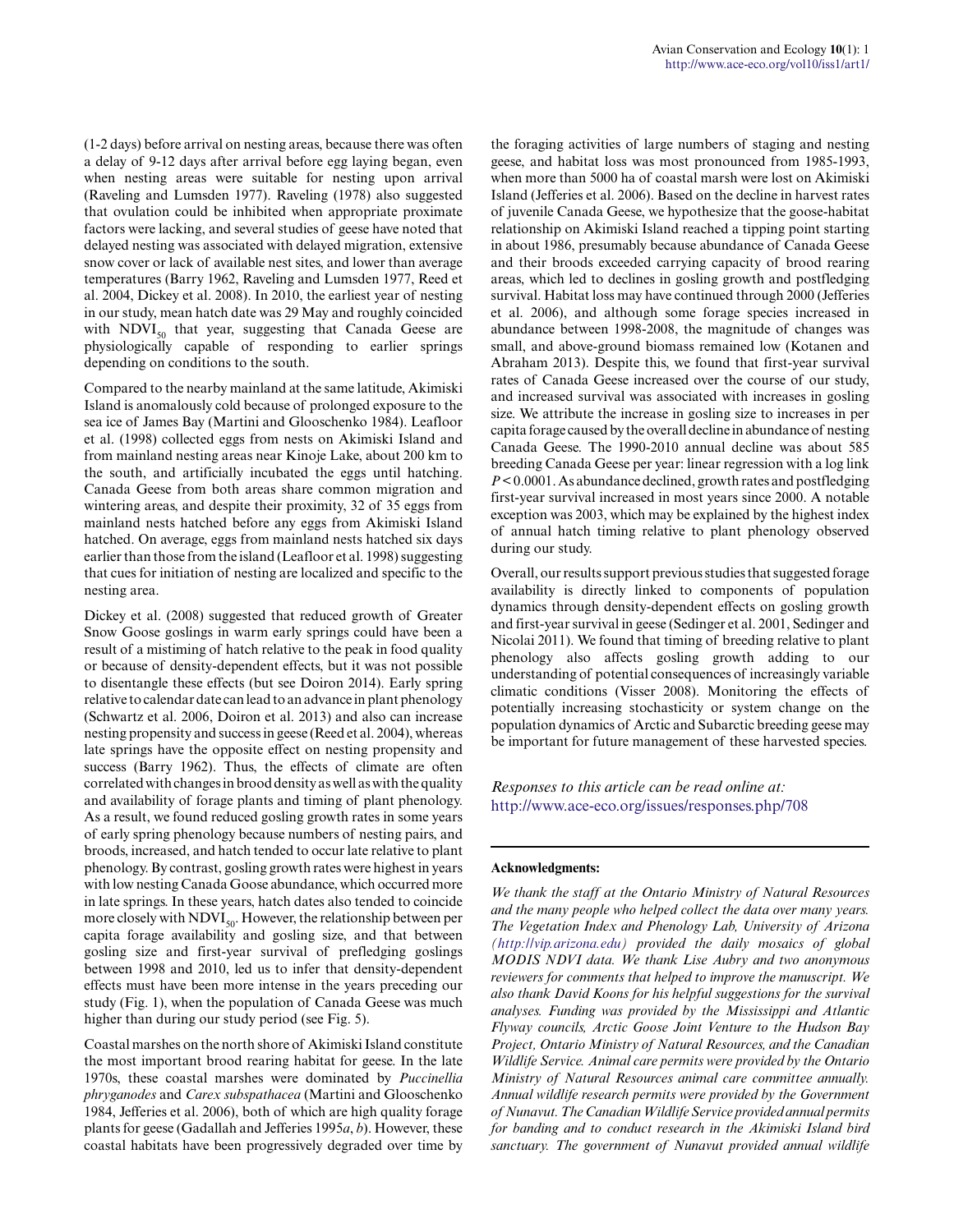*research permits. Use of trade names does not imply endorsement by the U.S. Government.*

### **LITERATURE CITED**

Alisauskas, R. T., K. L. Drake, and J. D. Nichols. 2009. Filling a void: abundance estimation of North American populations of Arctic geese using hunter recoveries. Pages 463-489 *in* D. L. Thompson, E. G. Cooch, and M. J. Conroy, editors. *Modeling demographic processes in marked populations*. Environmental and Ecological Statistics. Vol. 3. Springer, New York, New York, USA. [http://dx.doi.org/10.1007/978-0-387-78151-8\\_20](http://dx.doi.org/10.1007%2F978-0-387-78151-8_20)

Arnold, T. W. 2010. Uninformative parameters and model selection using Akaike's information criterion. *Journal of Wildlife Management* 74:1175-1178. [http://dx.doi.org/10.1111/j.1937-2817.2010.](http://dx.doi.org/10.1111%2Fj.1937-2817.2010.tb01236.x) [tb01236.x](http://dx.doi.org/10.1111%2Fj.1937-2817.2010.tb01236.x)

Barry, T. W. 1962. Effect of late seasons on Atlantic Brant reproduction. *Journal of Wildlife Management* 26:19-26. [http://](http://dx.doi.org/10.2307%2F3798163) [dx.doi.org/10.2307/3798163](http://dx.doi.org/10.2307%2F3798163)

Bazely, D. R., and R. L. Jefferies. 1986. Changes in the composition and standing crop of salt-marsh communities in response to removal of a grazer. *Journal of Ecology* 74:693-706. [http://dx.doi.org/10.2307/2260392](http://dx.doi.org/10.2307%2F2260392) 

Bazely, D. R., and R. L. Jefferies. 1989. Leaf and shoot demography of an Arctic stoloniferous grass, *Puccinellia phryganodes*, in response to grazing. *Journal of Ecology* 77:811-822. [http://dx.doi.org/10.2307/2260987](http://dx.doi.org/10.2307%2F2260987) 

Bazely, D. R., and R. L. Jefferies. 1997. Trophic interactions in Arctic ecosystems and the occurrence of a terrestrial trophic cascade. Pages 183-207 *in* S. J. Woodin and M. Marquiss, editors. *Ecology of Arctic environments*. British Ecological Society, London, UK.

Brownie, C., D. R. Anderson, K. P. Burnham, and D. S. Robson. 1985. *Statistical inference from band recovery data: a handbook*. Second edition. U. S. Fish and Wildlife Service, Washington, D. C., USA.

Burnham, K. P., and D. R. Anderson. 2002. *Model selection and multimodel inference: a practical information-theoretic approach*. Second edition. Springer-Verlag, New York, New York, USA.

Cadieux, M.-C., G. Gauthier, and R. J. Hughes. 2005. Feeding ecology of Canada Geese (*Branta canadensis interior*) in Subarctic inland tundra during brood rearing. *Auk* 122:144-157. [http://dx.doi.org/10.1642/0004-8038\(2005\)122\[0144:FEOCGB\]2.0.](http://dx.doi.org/10.1642%2F0004-8038%282005%29122%5B0144%3AFEOCGB%5D2.0.CO%3B2) [CO;2](http://dx.doi.org/10.1642%2F0004-8038%282005%29122%5B0144%3AFEOCGB%5D2.0.CO%3B2)

Cargill, S. M., and R. L. Jefferies. 1984. The effects of grazing by Lesser Snow Geese on the vegetation of a Sub-arctic salt marsh. *Journal of Applied Ecology* 21:669-686. [http://dx.doi.](http://dx.doi.org/10.2307%2F2403437) [org/10.2307/2403437](http://dx.doi.org/10.2307%2F2403437) 

Clausen, K. K., and P. Clausen. 2013. Earlier Arctic springs cause phenological mismatch in long-distance migrants. *Oecologia* 173:1101-1112. [http://dx.doi.org/10.1007/s00442-013-2681-0](http://dx.doi.org/10.1007%2Fs00442-013-2681-0) 

Cleland, E. E., J. M. Allen, T. M. Crimmins, J. A. Dunne, S. Pau, S. E. Travers, E. S. Zavaleta, and E. M. Wolkovich. 2012. Phenological tracking enables positive species responses to climate change. *Ecology* 93:1765-1771. [http://dx.doi.](http://dx.doi.org/10.1890%2F11-1912.1) [org/10.1890/11-1912.1](http://dx.doi.org/10.1890%2F11-1912.1)

Cooch, E. G., D. B. Lank, A. Dzubin, R. F. Rockwell, and F. Cooke. 1991*a*. Body size variation in Lesser Snow Geese: environmental plasticity in gosling growth rates. *Ecology* 72:503-512. [http://dx.doi.org/10.2307/2937191](http://dx.doi.org/10.2307%2F2937191) 

Cooch, E. G., D. B. Lank, R. F. Rockwell, and F. Cooke. 1991*b*. Long-term decline in body size in a Snow Goose population: evidence of environmental degradation? *Journal of Animal Ecology* 60:483-496. [http://dx.doi.org/10.2307/5293](http://dx.doi.org/10.2307%2F5293) 

Cooch, E. G., R. F. Rockwell, and S. Brault. 2001. Retrospective analysis of demographic response to environmental change: a Lesser Snow Goose example. *Ecological Monographs* 71:377-400. [http://dx.doi.org/10.1890/0012-9615\(2001\)071\[0377:RAODRT\]2.0.](http://dx.doi.org/10.1890%2F0012-9615%282001%29071%5B0377%3ARAODRT%5D2.0.CO%3B2)  $CO:2$ 

Dickey, M.-H., G. Gauthier, and M.-C. Cadieux. 2008. Climatic effects on the breeding phenology and reproductive success of an Arctic-nesting goose species. *Global Change Biology* 14:1973-1985. [http://dx.doi.org/10.1111/j.1365-2486.2008.01622.x](http://dx.doi.org/10.1111%2Fj.1365-2486.2008.01622.x) 

Doiron, M. 2014. *Impacts des changements climatiques sur les relations plantes-herbivores dans l'Arctique*. Dissertation. Université Laval, Québec, Québec, Canada.

Doiron, M., P. Legagneux, G. Gauthier, and E. Lévesque. 2013. Broad-scale satellite normalized difference vegetation index data predict plant biomass and peak date of nitrogen concentration in Arctic tundra vegetation. *Applied Vegetation Science* 16:343-351. [http://dx.doi.org/10.1111/j.1654-109X.2012.01219.x](http://dx.doi.org/10.1111%2Fj.1654-109X.2012.01219.x) 

Donnelly, A., A. Caffarra, and B. F. O'Neill. 2011. A review of climate-driven mismatches between interdependent phenophases in terrestrial and aquatic ecosystems. *International Journal of Biometeorology* 55:805-817. [http://dx.doi.org/10.1007/s00484-011-0426-5](http://dx.doi.org/10.1007%2Fs00484-011-0426-5)

Drent, R. H. 2006. The timing of birds' breeding season: the Perrins hypothesis revisited especially for migrants. *Ardea* 94:305-322.

Dunn, P. O., D. W. Winkler, L. A. Whittingham, S. J. Hannon, and R. J. Robertson. 2011. A test of the mismatch hypothesis: how is timing of reproduction related to food abundance in an aerial insectivore? *Ecology* 92:450-461. [http://dx.doi.](http://dx.doi.org/10.1890%2F10-0478.1) [org/10.1890/10-0478.1](http://dx.doi.org/10.1890%2F10-0478.1)

Dzubin, A., and E. G. Cooch. 1992. *Measurements of geese: general field methods*. California Waterfowl Association, Sacramento, California, USA.

Fondell, T. F., P. L. Flint, J. S. Sedinger, C. A. Nicolai, and J. L. Schamber. 2011. Intercolony variation in growth of Black Brant goslings in the Yukon-Kuskokwim delta, Alaska. *Journal of Wildlife Management* 75:101-108. [http://dx.doi.org/10.1002/](http://dx.doi.org/10.1002%2Fjwmg.24) [jwmg.24](http://dx.doi.org/10.1002%2Fjwmg.24)

Gadallah, F. L., and R. L. Jefferies. 1995*a*. Comparison of the nutrient contents of the principal forage plants utilized by Lesser Snow Geese on summer breeding grounds. *Journal of Applied Ecology* 32:263-275. [http://dx.doi.org/10.2307/2405094](http://dx.doi.org/10.2307%2F2405094)

Gadallah, F. L., and R. L. Jefferies. 1995*b*. Forage quality in brood rearing areas of the Lesser Snow Goose and the growth of captive goslings. *Journal of Applied Ecology* 32:276-287. [http://dx.doi.](http://dx.doi.org/10.2307%2F2405095) [org/10.2307/2405095](http://dx.doi.org/10.2307%2F2405095) 

Grosbois, V., O. Gimenez, J.-M. Gaillard, R. Pradel, C. Barbraud, J. Clobert, A. P. Møller, and H. Weimerskirch. 2008. Assessing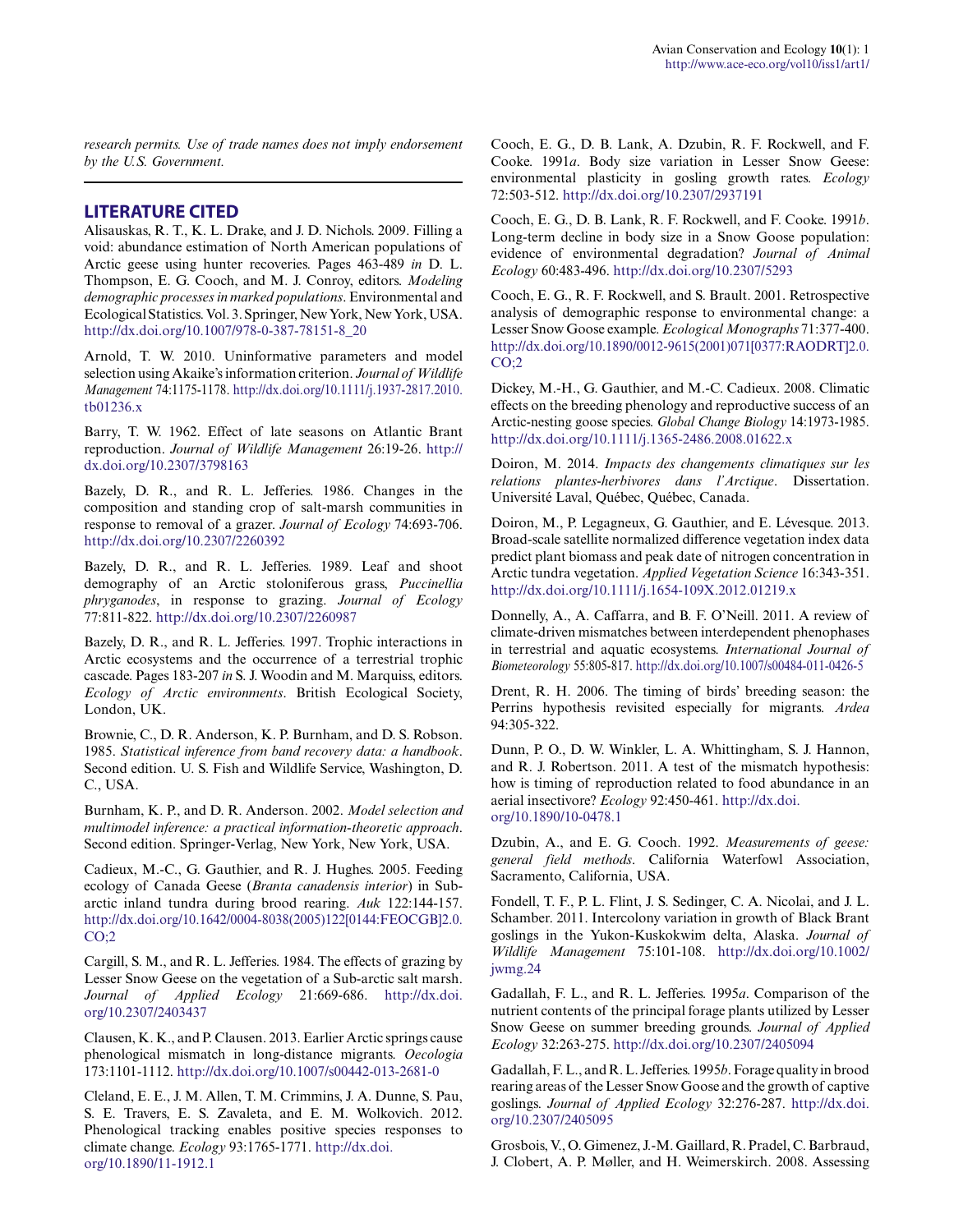the impact of climate variation on survival in vertebrate populations. *Biological Review* 83:357-399. [http://dx.doi.](http://dx.doi.org/10.1111%2Fj.1469-185X.2008.00047.x) [org/10.1111/j.1469-185X.2008.00047.x](http://dx.doi.org/10.1111%2Fj.1469-185X.2008.00047.x) 

Harwood, J. 1977. Summer feeding ecology of Lesser Snow Geese. *Journal of Wildlife Management* 41:48-55. [http://dx.doi.](http://dx.doi.org/10.2307%2F3800089) [org/10.2307/3800089](http://dx.doi.org/10.2307%2F3800089) 

Hik, D. S., and R. L. Jefferies. 1990. Increases in the net aboveground primary production of a salt-marsh forage grass: a test of the predictions of the herbivore-optimization model. *Journal of Ecology* 78:180-195. [http://dx.doi.org/10.2307/2261044](http://dx.doi.org/10.2307%2F2261044)

Hill, M. R. J., R. T. Alisauskas, C. D. Ankney, and J. O. Leafloor. 2003. Influence of body size and condition on harvest and survival of juvenile Canada Geese. *Journal of Wildlife Management* 67:530-541. [http://dx.doi.org/10.2307/3802711](http://dx.doi.org/10.2307%2F3802711) 

Holben, B. N. 1986. Characteristics of maximum-value composite images from temporal AVHRR data. *International Journal of Remote Sensing* 7:1417-1434. [http://dx.doi.](http://dx.doi.org/10.1080%2F01431168608948945) [org/10.1080/01431168608948945](http://dx.doi.org/10.1080%2F01431168608948945) 

Jefferies, R. L., A. P. Jano, and K. F. Abraham. 2006. A biotic agent promotes large-scale catastrophic change in the coastal marshes of Hudson Bay. *Journal of Ecology* 94:234-242. [http://](http://dx.doi.org/10.1111%2Fj.1365-2745.2005.01086.x) [dx.doi.org/10.1111/j.1365-2745.2005.01086.x](http://dx.doi.org/10.1111%2Fj.1365-2745.2005.01086.x)

Kalnay, E., M. Kanamitsu, R. Kistler, W. Collins, D. Deaven, L. Gandin, M. Iredell, S. Saha, G. White, J. Woollen, Y. Zhu, A. Leetmaa, R. Reynolds, M. Chelliah, W. Ebisuzaki, W. Higgins, J. Janowiak, K. C. Mo, C. Ropelewski, J. Wang, R. Jenne, and D. Joseph. 1996. The NCEP/NCAR 40-year reanalysis project. *Bulletin of the American Meteorological Society* 77:437-470. [http://dx.doi.org/10.1175/1520-0477\(1996\)077<0437:TNYRP>2.0.](http://dx.doi.org/10.1175%2F1520-0477%281996%29077%3C0437%3ATNYRP%3E2.0.CO%3B2)  $CO:2$ 

Kotanen, P. M., and K. F. Abraham. 2013. Decadal changes in vegetation of a Subarctic salt marsh used by Lesser Snow and Canada Geese. *Plant Ecology* 214:409-422. [http://dx.doi.](http://dx.doi.org/10.1007%2Fs11258-013-0178-x) [org/10.1007/s11258-013-0178-x](http://dx.doi.org/10.1007%2Fs11258-013-0178-x)

Kuijper, D. P. J., R. Ubels, and M. J. J. E. Loonen. 2009. Densitydependent switches in diet: a likely mechanism for negative feedbacks on goose population increase? *Polar Biology* 32:1789-1803.<http://dx.doi.org/10.1007/s00300-009-0678-2>

Lake, B. C., J. A. Schmutz, M. S. Lindberg, C. R. Ely, W. D. Eldridge, and F. J. Broerman. 2008. Body mass of prefledging Emperor Geese *Chen canagica*: large-scale effects of interspecific densities and food availability. *Ibis* 150:527-540. [http://dx.doi.](http://dx.doi.org/10.1111%2Fj.1474-919X.2008.00814.x) [org/10.1111/j.1474-919X.2008.00814.x](http://dx.doi.org/10.1111%2Fj.1474-919X.2008.00814.x) 

Leafloor, J. O., K. F. Abraham, D. H. Rusch, R. K. Ross, and M. R. J. Hill. 1996. Status of the Southern James Bay population of Canada Geese. Pages 103-108 *in* J. T. Ratti, editor. *Proceedings of the 7th international waterfowl symposium*. Memphis, Tennessee, USA.

Leafloor, J. O., C. D. Ankney, and D. H. Rusch. 1998. Environmental effects on body size of Canada Geese. *Auk* 115:26-33. [http://dx.doi.org/10.2307/4089108](http://dx.doi.org/10.2307%2F4089108)

Leafloor, J. O., M. R. J. Hill, D. H. Rusch, K. F. Abraham, and R. K. Ross. 2000. Nesting ecology and gosling survival of Canada Geese on Akimiski Island, Nunavut. Pages 109-116 *in* K. M. Dickson, editor. *Towards conservation of the diversity of Canada*

*Geese (*Branta canadensis*)*. Canadian Wildlife Service Occasional Paper, No. 103. Canadian Wildlife Service, Ottawa, Ontario, Canada.

Leafloor, J. O., and D. H. Rusch. 1997. Clinal size variation in Canada Geese: implication for the use of morphometric discrimination techniques. *Journal of Wildlife Management* 61:183-190. [http://dx.doi.org/10.2307/3802427](http://dx.doi.org/10.2307%2F3802427) 

Lepage, D., G. Gauthier, and A. Reed. 1998. Seasonal variation in growth of Greater Snow Goose goslings: the role of food supply. *Oecologia* 114:226-235. [http://dx.doi.org/10.1007/](http://dx.doi.org/10.1007%2Fs004420050440) [s004420050440](http://dx.doi.org/10.1007%2Fs004420050440)

Lindholm, A., G. Gauthier, and A. Desrochers. 1994. Effect of hatch date and food supply on gosling growth in Arctic-nesting Greater Snow Geese. *Condor* 96:898-908. [http://dx.doi.](http://dx.doi.org/10.2307%2F1369100) [org/10.2307/1369100](http://dx.doi.org/10.2307%2F1369100) 

Loonen, M. J. J. E., K. Oosterbeek, and R. H. Drent. 1997. Variation in growth of young and adult size in Barnacle Geese *Branta leucopsis*: evidence for density dependence. *Ardea* 85:177-192.

Manseau, M., and G. Gauthier. 1993. Interactions between Greater Snow Geese and their rearing habitat. *Ecology* 74:2045-2055. [http://dx.doi.org/10.2307/1940850](http://dx.doi.org/10.2307%2F1940850) 

Martini, I. P., and W. A. Glooschenko. 1984. Emergent coasts of Akimiski Island, James Bay, Northwestern Territories, Canada: geology, geomorphology, and vegetation. *Sedimentary Geology* 37:229-250. [http://dx.doi.org/10.1016/0037-0738\(84\)90016-2](http://dx.doi.org/10.1016%2F0037-0738%2884%2990016-2)

Miura, T., A. Huete, and H. Yoshioka. 2006. An empirical investigation of cross-sensor relationships of NDVI and red/nearinfrared reflectance using EO-1 Hyperion data. *Remote Sensing of Environment* 100:223-236. [http://dx.doi.org/10.1016/j.rse.2005.10.010](http://dx.doi.org/10.1016%2Fj.rse.2005.10.010)

Mowbray, T. B., C. R. Ely, J. S. Sedinger, and R. E. Trost. 2002. Canada Goose (*Branta canadensis*). *In* A. Poole and F. Gill, editors. *The birds of North America, no. 681*. Academy of Natural Sciences, Philadelphia, Illinois, USA and American Ornithologists' Union, Washington, D.C., USA.

Nicolai, C. A., J. S. Sedinger, D. H. Ward, and W. S. Boyd. 2014. Spatial variation in life-history trade-offs results in an ideal free distribution in Black Brant Geese. *Ecology* 95:1323-1331. [http://](http://dx.doi.org/10.1890%2F13-0860.1) [dx.doi.org/10.1890/13-0860.1](http://dx.doi.org/10.1890%2F13-0860.1) 

Patton, K. A. 2001. *The effect of body mass and size on late summer survival of Canada Goose (*Branta canadensis interior*) goslings on Akimiski Island, Nunavut*. Thesis. University of Western Ontario, London, Ontario, Canada.

Person, B. T. 2001. *Herbivore-mediated effects on ecosystem processes in a near-arctic salt marsh*. Dissertation. University of Alaska, Fairbanks, Alaska, USA.

Person, B. T., M. P. Herzog, R. W. Ruess, J. S. Sedinger, R. M. Anthony, and C. A. Babcock. 2003. Feedback dynamics of grazing lawns: coupling vegetation change with animal growth. *Oecologia* 135:583-592. [http://dx.doi.org/10.1007/s00442-003-1197-4](http://dx.doi.org/10.1007%2Fs00442-003-1197-4) 

Raveling, D., and H. G. Lumsden. 1977. *Nesting ecology of Canada Geese in the Hudson Bay Lowlands of Ontario: evolution and population regulation*. Fish and Wildlife Research Report No. 98. Ontario Ministry of Natural Resources, Toronto, Ontario, Canada.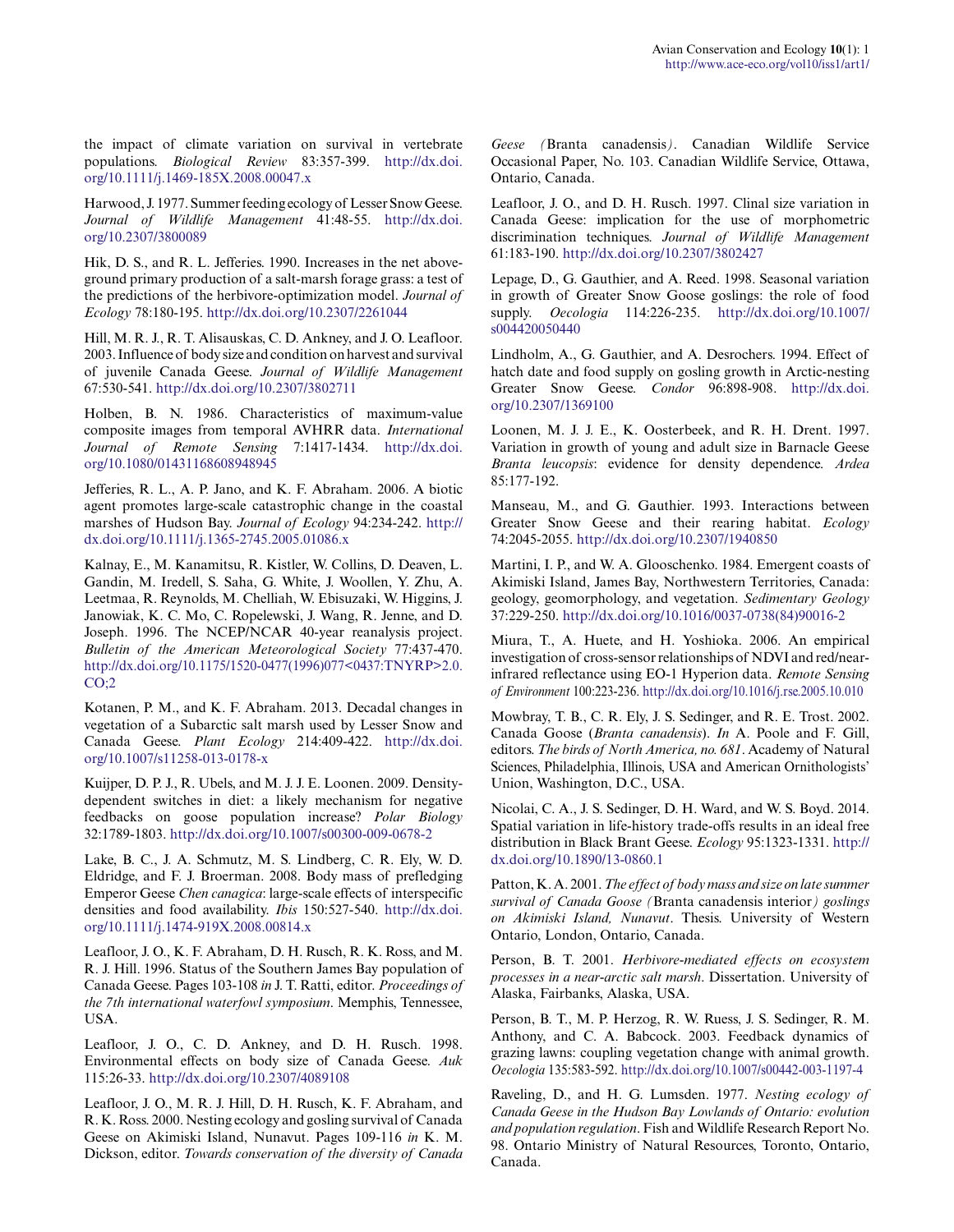Raveling, D. 1978. The timing of egg laying by northern geese. *Auk* 95:294-303.

Reed, E., G. Gauthier, and J.-F. Giroux. 2004. Effects of spring conditions on breeding propensity of Greater Snow Goose females. *Animal Biodiversity and Conservation* 27:35-46.

Ryan, S. J., P. C. Cross, J. Winnie, C. Hay, J. Bowers, and W. M. Getz. 2012. The utility of normalized difference vegetation index for predicting African buffalo forage quality. *Journal of Wildlife Management* 76:1499-1508. [http://dx.doi.org/10.1002/jwmg.407](http://dx.doi.org/10.1002%2Fjwmg.407)

Saino, N., R. Ambrosini, D. Rubolini, J. von Hardenberg, A. Provenzale, K. Hüppop, O. Hüppop, A. Lehikoinen, E. Lehikoinen, K. Rainio, M. Romano, and L. Sokolov. 2011. Climate warming, ecological mismatch at arrival and population decline in migratory birds. *Proceeding of the Royal Society B* 278:835-842. [http://dx.doi.org/10.1098/rspb.2010.1778](http://dx.doi.org/10.1098%2Frspb.2010.1778)

SAS Institute. 2003. *SAS/STATR user's guide.* Second Edition. Version 9.2. SAS Institute, Cary, North Carolina, USA. [online] URL: [http://support.sas.com/documentation/cdl/en/statug/63033/](http://support.sas.com/documentation/cdl/en/statug/63033/PDF/default/statug.pdf) [PDF/default/statug.pdf](http://support.sas.com/documentation/cdl/en/statug/63033/PDF/default/statug.pdf)

Schmutz, J. A. 1993. Survival and pre-fledging body mass in juvenile Emperor Geese. *Condor* 95:222-225. [http://dx.doi.](http://dx.doi.org/10.2307%2F1369404) [org/10.2307/1369404](http://dx.doi.org/10.2307%2F1369404) 

Schmutz, J. A., and K. K. Laing. 2002. Variation in foraging behavior and body mass in broods of Emperor Geese (*Chen canagica*): evidence for interspecific density dependence. *Auk* 119:996-1009. [http://dx.doi.org/10.1642/0004-8038\(2002\)119\[0996:](http://dx.doi.org/10.1642%2F0004-8038%282002%29119%5B0996%3AVIFBAB%5D2.0.CO%3B2) [VIFBAB\]2.0.CO;2](http://dx.doi.org/10.1642%2F0004-8038%282002%29119%5B0996%3AVIFBAB%5D2.0.CO%3B2)

Schmutz, J. A., B. F. Manly, and C. P. Dau. 2001. Effects of gull predation and weather on survival of Emperor Goose goslings. *Journal of Wildlife Management* 65:248-257. [http://dx.doi.](http://dx.doi.org/10.2307%2F3802904) [org/10.2307/3802904](http://dx.doi.org/10.2307%2F3802904) 

Schwartz, M. D., R. Ahas, and A. Aasa. 2006. Onset of spring starting earlier across the Northern Hemisphere. *Global Change Biology* 12:343-351. [http://dx.doi.org/10.1111/j.1365-2486.2005.01097.](http://dx.doi.org/10.1111%2Fj.1365-2486.2005.01097.x) [x](http://dx.doi.org/10.1111%2Fj.1365-2486.2005.01097.x)

Sedinger, J. S., and N. D. Chelgren. 2007. Survival and breeding advantages of larger Black Brant (*Branta bernicla nigricans*) goslings: within- and among-cohort variation. *Auk* 124:1281-1293. [http://dx.doi.org/10.1642/0004-8038\(2007\)124\[1281:SABAOL\]2.0.](http://dx.doi.org/10.1642%2F0004-8038%282007%29124%5B1281%3ASABAOL%5D2.0.CO%3B2) [CO;2](http://dx.doi.org/10.1642%2F0004-8038%282007%29124%5B1281%3ASABAOL%5D2.0.CO%3B2)

Sedinger, J. S., and D. G. Raveling. 1986. Timing of nesting by Cackling Canada Geese in relation to the quality and availability of their food plants. *Journal of Animal Ecology* 55:1083-1102. [http://dx.doi.org/10.2307/4435](http://dx.doi.org/10.2307%2F4435)

Sedinger, J. S., and P. L. Flint. 1991. Growth rate is negatively correlated with hatch date in Black Brant. *Ecology* 72:496-502. [http://dx.doi.org/10.2307/2937190](http://dx.doi.org/10.2307%2F2937190) 

Sedinger, J. S., P. L. Flint, and M. S. Lindberg. 1995. Environmental influence on life-history traits: growth, survival,

Editor-in-Chief: Keith A.Hobson Subject Editor: Gilles Gauthier

and fecundity in Black Brant (*Branta bernicla*). *Ecology* 76:2404-2414. [http://dx.doi.org/10.2307/2265816](http://dx.doi.org/10.2307%2F2265816) 

Sedinger, J. S., M. P. Herzog, B. T. Person, M. T. Kirk, T. Obritchkewitch, P. P. Martin, and A. A. Stickney. 2001. Largescale variation in growth of Black Brant goslings related to food availability. *Auk* 118:1088-1095. [http://dx.doi.org/10.1642/0004-8038](http://dx.doi.org/10.1642%2F0004-8038%282001%29118%5B1088%3ALSVIGO%5D2.0.CO%3B2) [\(2001\)118\[1088:LSVIGO\]2.0.CO;2](http://dx.doi.org/10.1642%2F0004-8038%282001%29118%5B1088%3ALSVIGO%5D2.0.CO%3B2)

Sedinger, J. S., M. S. Lindberg, B. T. Person, M. W. Eichholz, M. Herzog, and P. L. Flint. 1998. Density dependent effects on growth, body size and clutch size in Black Brant. *Auk* 115:613-620. [http://dx.doi.org/10.2307/4089410](http://dx.doi.org/10.2307%2F4089410) 

Sedinger, J. S., and C. A. Nicolai. 2011. Recent trends in first-year survival for Black Brant breeding in southwestern Alaska. *Condor* 113:511-517. [http://dx.doi.org/10.1525/cond.2011.100218](http://dx.doi.org/10.1525%2Fcond.2011.100218) 

Shorrocks, B., S. Albon, H. P. van der Juegd, and K. Larsson. 1998. Pre-breeding survival of Barnacle Geese *Branta leucopsis* in relation to fledging characteristics. *Journal of Animal Ecology* 67:953-966. [http://dx.doi.org/10.1046/j.1365-2656.1998.6760953.](http://dx.doi.org/10.1046%2Fj.1365-2656.1998.6760953.x) [x](http://dx.doi.org/10.1046%2Fj.1365-2656.1998.6760953.x) 

Stenseth, N. C., and A. Mysterud. 2002. Climate, changing phenology, and other life-history traits: non-linearity and matchmismatch to the environment. *Proceedings of the National Academy of Sciences* 99:13379-13381. [http://dx.doi.org/10.1073/](http://dx.doi.org/10.1073%2Fpnas.212519399) [pnas.212519399](http://dx.doi.org/10.1073%2Fpnas.212519399)

Tucker, C. J. 1979. Red and photographic infrared linear combinations for monitoring vegetation. *Remote Sensing of Environment* 8:127-150. [http://dx.doi.org/10.1016/0034-4257\(79\)](http://dx.doi.org/10.1016%2F0034-4257%2879%2990013-0) [90013-0](http://dx.doi.org/10.1016%2F0034-4257%2879%2990013-0) 

Visser, M. E. 2008. Keeping up with a warming world; assessing the rate of adaptation to climate change. *Proceedings of the Royal Society B* 275:649-659. [http://dx.doi.org/10.1098/rspb.2007.0997](http://dx.doi.org/10.1098%2Frspb.2007.0997)

Visser, M. E., and C. Both. 2005. Shifts in phenology due to global climate change: the need for a yardstick. *Proceedings of the Royal Society B* 272:2561-2569*.* [http://dx.doi.org/10.1098/rspb.2005.3356](http://dx.doi.org/10.1098%2Frspb.2005.3356) 

Walter, S. E., and D. H. Rusch. 1997. Accuracy of egg flotation in determining age of Canada Goose nests. *Wildlife Society Bulletin* 25:854-857.

White, G. C., K. P. Burnham, and D. R. Anderson. 2001. Advanced features of Program Mark. Wildlife, land, and people: priorities for the 21st century. Pages 368-377 *in* R. Field, R. J. Warren, H. Okarma, and P. R. Sievert, editors. *Proceedings of the second international wildlife management congress*. Wildlife Society, Bethesda, Maryland, USA.

Williams, T. D., E. G. Cooch, R. L. Jefferies, and F. Cooke. 1993. Environmental degradation, food limitation and reproductive output: juvenile survival in Lesser Snow Geese. *Journal of Animal Ecology* 62:766-777. [http://dx.doi.org/10.2307/5395](http://dx.doi.org/10.2307%2F5395)



Sponsored by the Society of Canadian Ornithologists and Bird Studies Canada Parrainée par la Société des ornithologistes du Canada et Études d'oiseaux Canada



BIRD STUDIES CANADA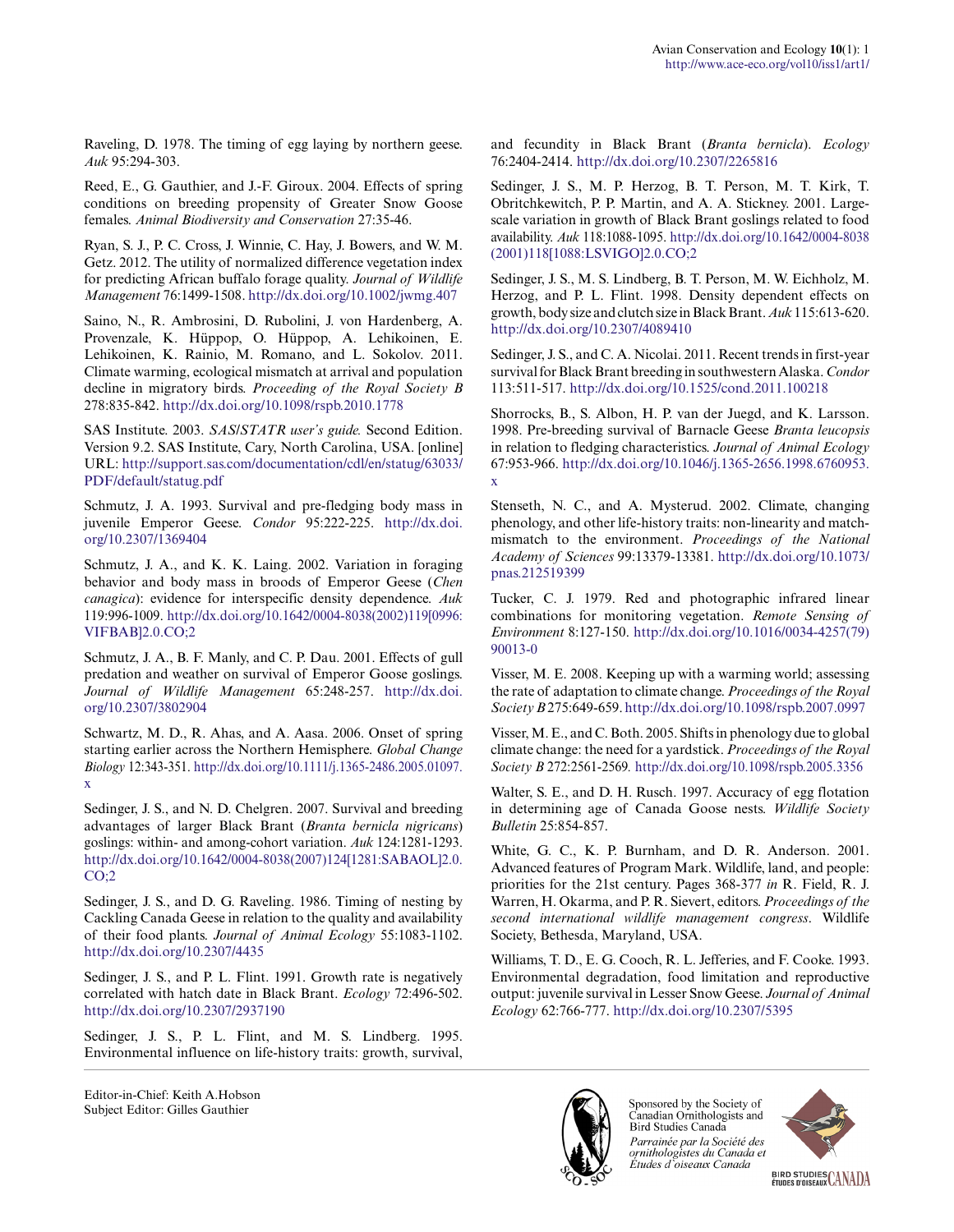**Appendix 1.** Candidate models used to evaluate gosling size at banding.

Table A1.1. List of candidate models used to evaluate gosling size at banding for Canada geese nesting on Akimiski Island, NU. All models included the random effect of brood ID. Analyses are based on 1611 measured known aged goslings. See Methods for explanation of covariates.

| Model details                     | $\triangle AIC_c^1$ | $W_i$ | $-2LL$   | NP <sup>2</sup> |
|-----------------------------------|---------------------|-------|----------|-----------------|
| $POPEST + TIMING + Rain$          | 0.00                | 0.98  | 9699.69  | $\overline{4}$  |
| $POPEST + TIMING2 + Rain$         | 7.70                | 0.02  | 9707.39  | 5               |
| POPEST + TIMING                   | 53.60               | 0.00  | 9753.29  | 3               |
| POPEST + TIMING <sup>2</sup>      | 63.08               | 0.00  | 9762.76  | $\overline{4}$  |
| $POPEST + TIMING +$               | 63.34               | 0.00  | 9763.03  | $\overline{4}$  |
| <b>SUCCNESTS</b>                  |                     |       |          |                 |
| $SUCCNESTS + TIMING + Rain$       | 151.51              | 0.00  | 9851.20  | $\overline{4}$  |
| <b>TIMING</b>                     | 165.90              | 0.00  | 9865.58  | $\overline{2}$  |
| TIMING <sup>2</sup>               | 174.30              | 0.00  | 9873.98  | 3               |
| <b>SUCCNESTS + TIMING</b>         | 176.56              | 0.00  | 9876.24  | 3               |
| <b>POPEST</b>                     | 266.47              | 0.00  | 9966.16  | $\overline{2}$  |
| Rain                              | 470.50              | 0.00  | 10170.19 | $\overline{2}$  |
| Null (intercept only)             | 471.04              | 0.00  | 10170.72 | $\mathbf{1}$    |
|                                   |                     |       |          |                 |
| Post Hoc analysis $(1998 – 2010)$ |                     |       |          |                 |
| TIMING + Biomass per capita       | 0.00                | 0.99  | 5719.42  | 3               |
| $TIMING + Rain + Biomass per$     | 8.83                | 0.01  | 5728.25  | 3               |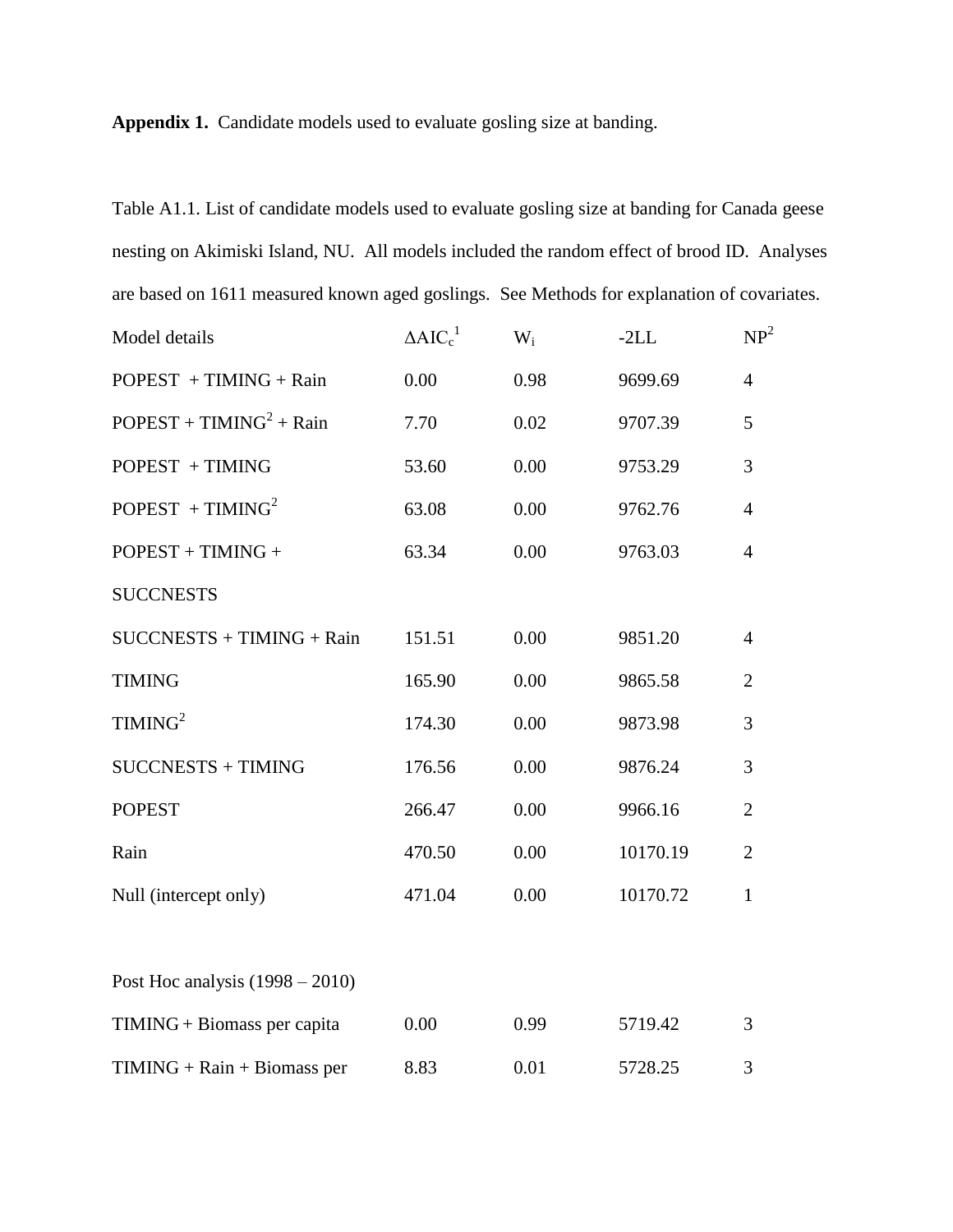capita

| $POPEST + TIMING + Rain +$        | 27.25 | 0.00 | 5746.68 |  |
|-----------------------------------|-------|------|---------|--|
| grazed biomass                    |       |      |         |  |
| Null (POPEST $+$ TIMING $+$ Rain) | 57.11 | 0.00 | 5776.53 |  |
| $POPEST + TIMING$                 | 59.03 | 0.00 | 5778.46 |  |

<sup>1</sup>. ΔAIC<sub>c</sub> is the difference in Akaike's Information Criterion between the best model and the model in question. *W<sup>i</sup>* is the Akaike's weight and LL is the Log Likelihood.

<sup>2</sup>. Number of estimated paramters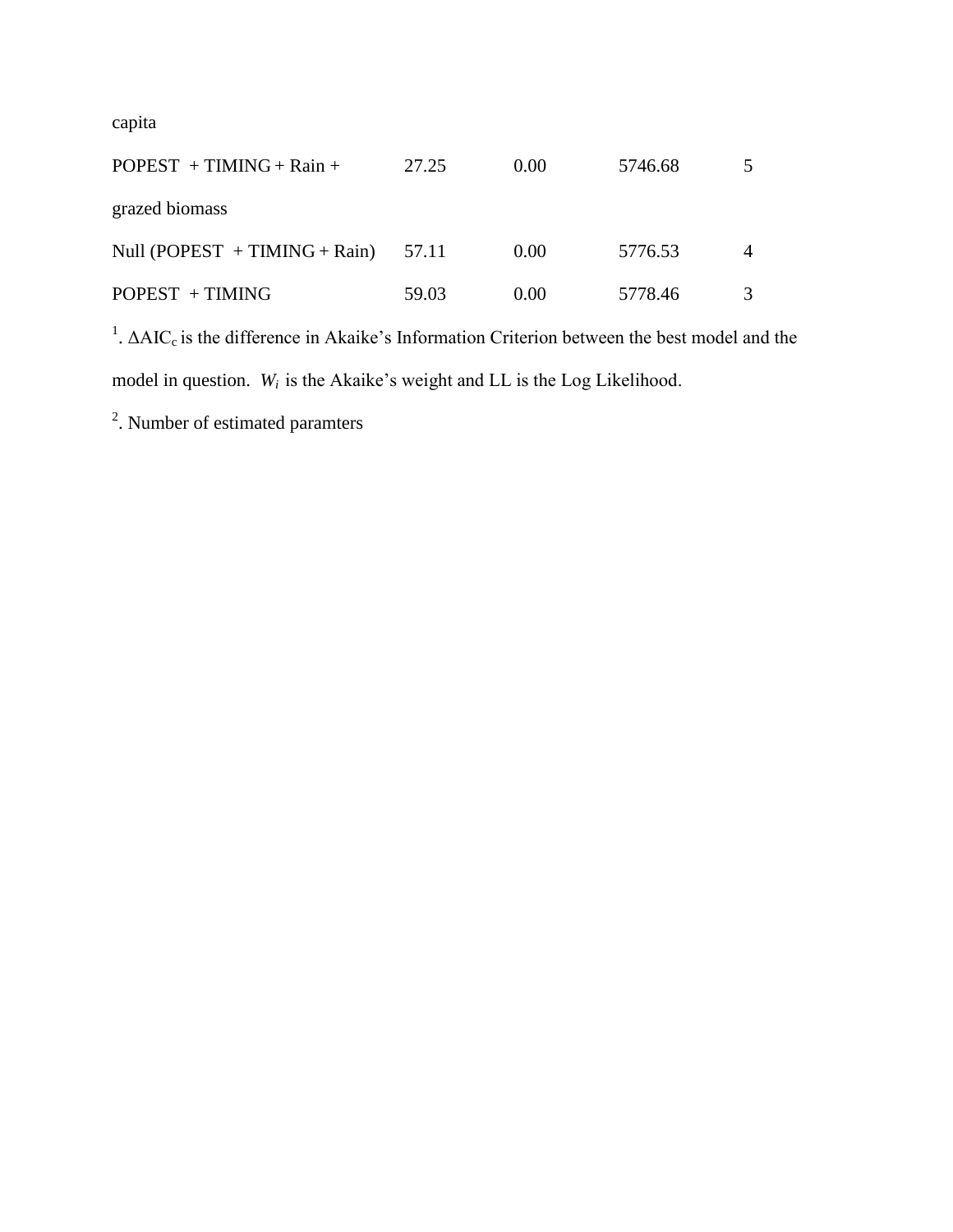Appendix 2. Relationship between the day of year when the  $NDVI_{50}$  was reached and an index of hatch timing.



Fig. A2.1. Relationship between the day of year when the  $NDVI_{50}$  was reached and an index of hatch timing relative to forage plant phenology for Canada geese on Akimiski Island, NU, from 1993 to 2010.